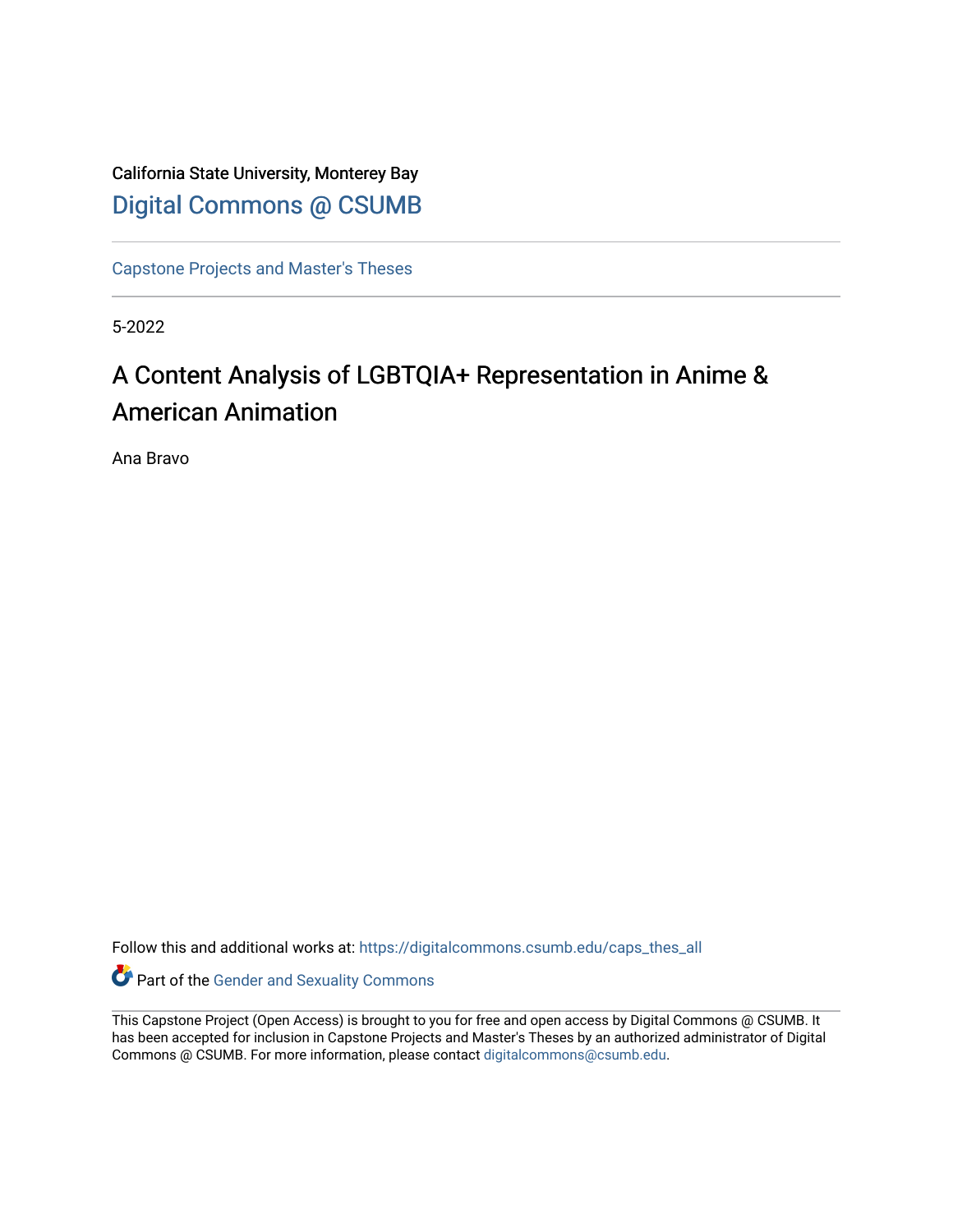## **A Content Analysis of LGBTQIA+ Representation in Anime &American Animation**

Ana Karina Bravo

Department of Social & Behavioral Sciences, California State University Monterey Bay

SBS 402: Senior Capstone Seminar II

Instructor: Dr.Lorenzo Covarrubias

Capstone Advisor: Dr. Rubén G. Mendoza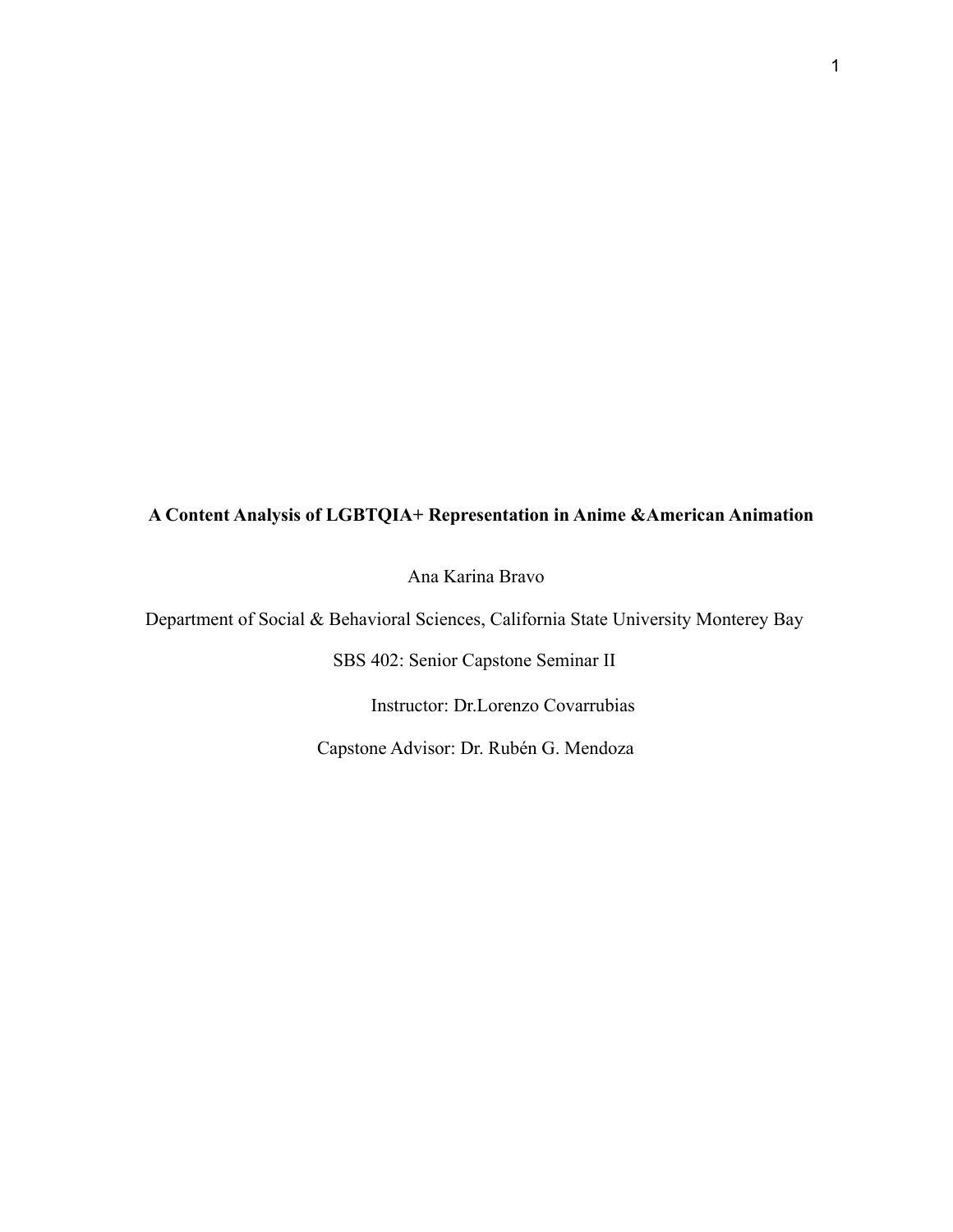| <b>Abstract</b>                | $\mathbf{3}$     |
|--------------------------------|------------------|
| <b>Introduction</b>            | $\boldsymbol{4}$ |
| <b>Literature Review</b>       | $5\phantom{1}$   |
| <b>Theory</b>                  | 15               |
| Methodology                    | 17               |
| <b>Findings &amp; Analysis</b> | 20               |
| <b>Conclusion</b>              | 36               |
| <b>Bibliography</b>            | 39               |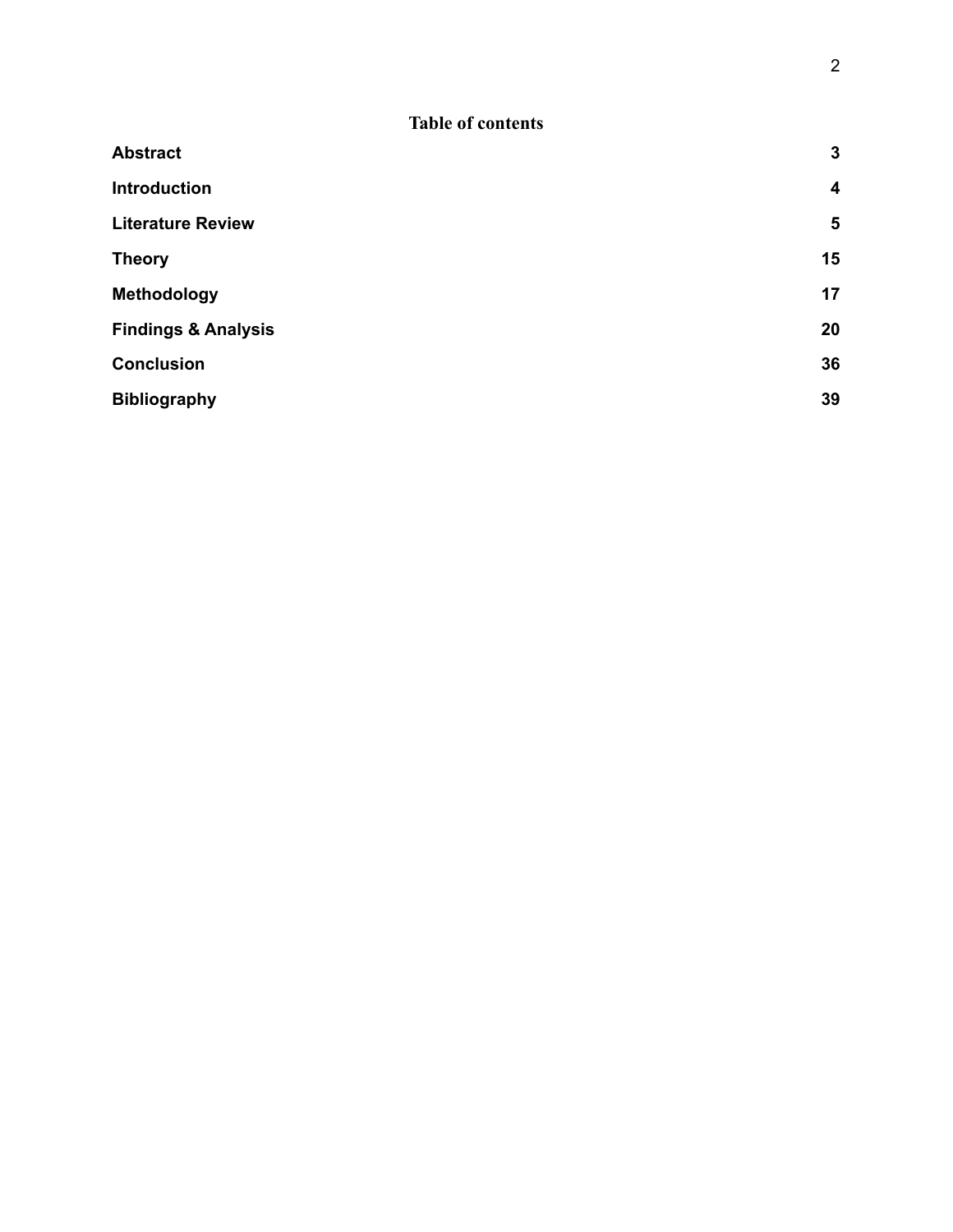#### **Abstract**

<span id="page-3-0"></span>This capstone project examines the ways the lesbian, gay, bisexual, transgender, queer, intersex, and asexual (LGBTQIA+) community is portrayed in Japanese and American animation and the differences or similarities the portrayals share. My methodology for this study includes a qualitative method. The qualitative research conducted for this capstone project involves a content analysis of three American animated series and three Japanese animated series. Two to three episodes were analyzed for each series, consisting of fifteen episodes altogether. This study will draw on Queer theory to examine and highlight how queer identities and culture are depicted in the two different forms of animation. This capstone project aims to analyze and understand how this form of media represents queerness. This research finds that LGBTQIA+ representation in anime included sob stories and tokenism but lacked representation of queer relationships. While subversive humor, portrayals of casual queerness, and representation of setbacks were present in American animation.

*Key Words*: LGBTQIA+, animation, media representation, queer theory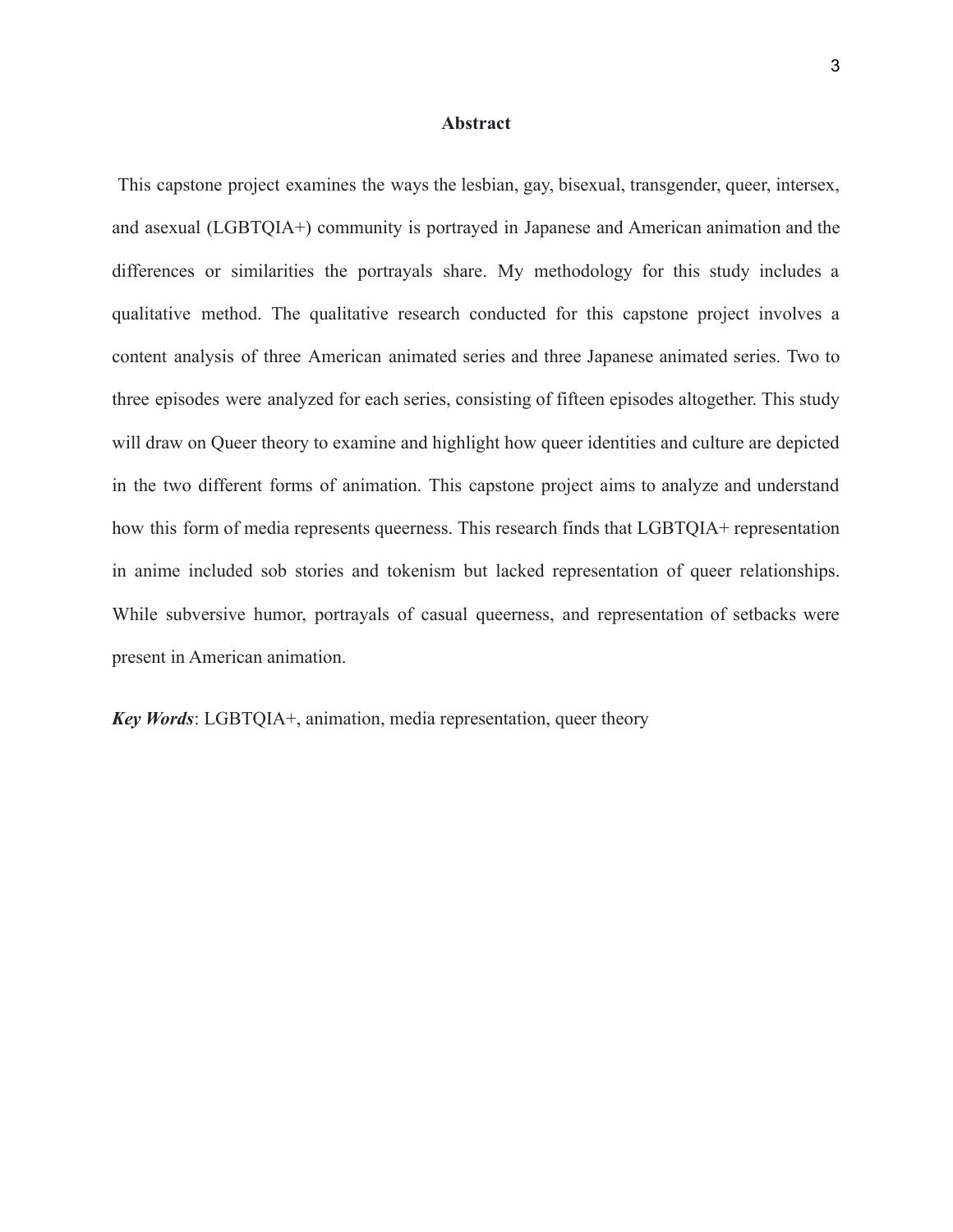#### **Introduction**

<span id="page-4-0"></span>The history of Animation began even before cinema, but Disney's *Steamboat Willie* (1928) was the first sound-synchronized animated cartoon. Early animation was simple; primitive means were used to simply comedic and childish short films. Animation was dismissed as infantile for a long time, but that idea progressively started to diminish (Dobson, 2010). Fast forward a few decades later, animated shows like *The Simpsons*, *King of the Hill*, *Daria*, and much more deal with much more serious issues and topics. Such animated shows challenge social norms, traditional family values, and boundaries of lesbian, gay, bisexual, transgender, and queer representations (Johnson, 2010). Animation content has changed over the last few decades and continues to change; while cartoons can still be comical, they also touch on quite serious issues and topics.

Animation has always had a history of queerness. There is a long history of constructing or subverting reality, extending the boundaries of anatomy, gender, and sexuality in animated animals and human characters. Unconcealed references to homosexuality have been present in animated shows as early as 1932 in Max Fleischer's cartoon *Any Rags*. In 1934, the Hollywood Production Code was enforced, which banned any "sex perversion or any inference to it" in any film (Griffin, 2004). As a result, creators found new creative ways to insert queerness and extended the boundaries of the production code (Blodget et al., 2019; Griffin,2004). Queer coded their characters through mannerisms, customs, speech patterns, friendship dynamics, and more to get around the censorship code creators. While there has been an increase in LGBTQIA+ representation in animation over the past few decades, the representation has not all been positive. In animation, the villainization of queer characters, persistent tropes, and stereotypes are still present (Santos,2019).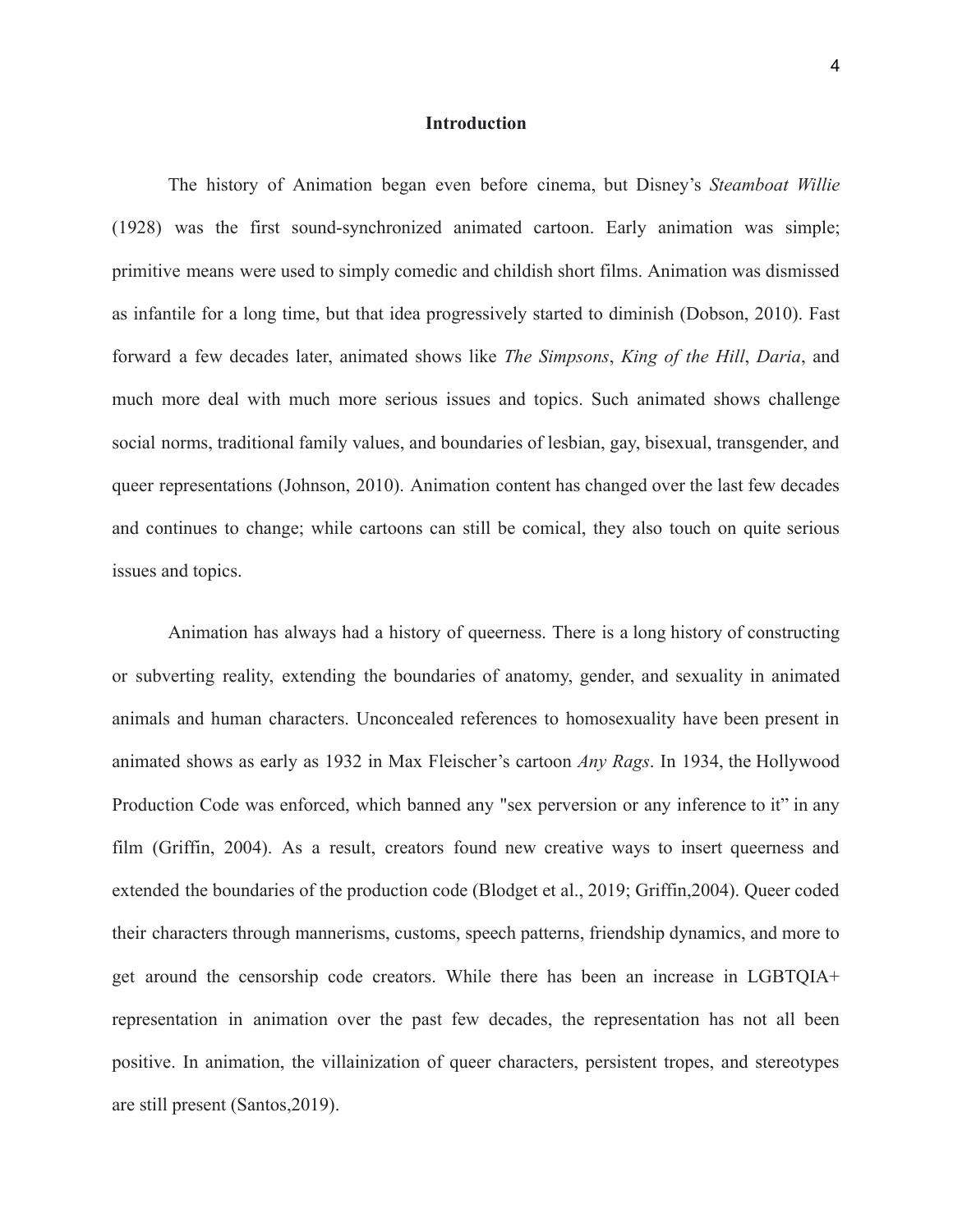Through this capstone, I examine and compare LGBTQIA+ representation in American and Japanese animated television series to better understand how both cultures explore and portray gender and sexuality. Through conducting a qualitative content analysis of three American animated series and three anime series, I had the opportunity to analyze and compare how such mediums portray the LGBTQIA+ community. This capstone project answers the following research question: In what ways, if any, does LGBTQIA+ representation in Anime compare to queer representation in American animation? This capstone first reviews the previous literature, focusing on three prevalent themes: queer coding, queerbaiting, queer resistance, and heteronormative resistance in animation. I then comprehensively discuss the methodology I utilized to collect the data and answer my research question. I will then go on to present and analyze my findings. This capstone will conclude with my conclusion and recommendations for future research.

### **Literature Review**

## <span id="page-5-0"></span>**Introduction**

Queer characters have always been present in American and Japanese animation, but there has been an increase in queer visibility in recent years. There are several pieces of literature on the area of LGBTQIA+ representation in American cartoons, from adult animated sitcoms to children's animated series(Brennan, 2018; Dennis, 2003; Dhaenens et al., 2012; Dhaenens, 2014; Dunn, 2016; Johnson, 2010; Kim et al.,2007; Lugo-Lugo et al., 2009; Perea, 2018; Ravela, 2017; Raymond, 2013; Santos et al., 2019). The literature on LGBTQ representation in Anime, on the other hand, is extremely limited (Blodget et al., 2019; Garg, 2019; Hoskin, 2018). To better understand how the LGBTQIA+ community is portrayed in the medium of animation, I will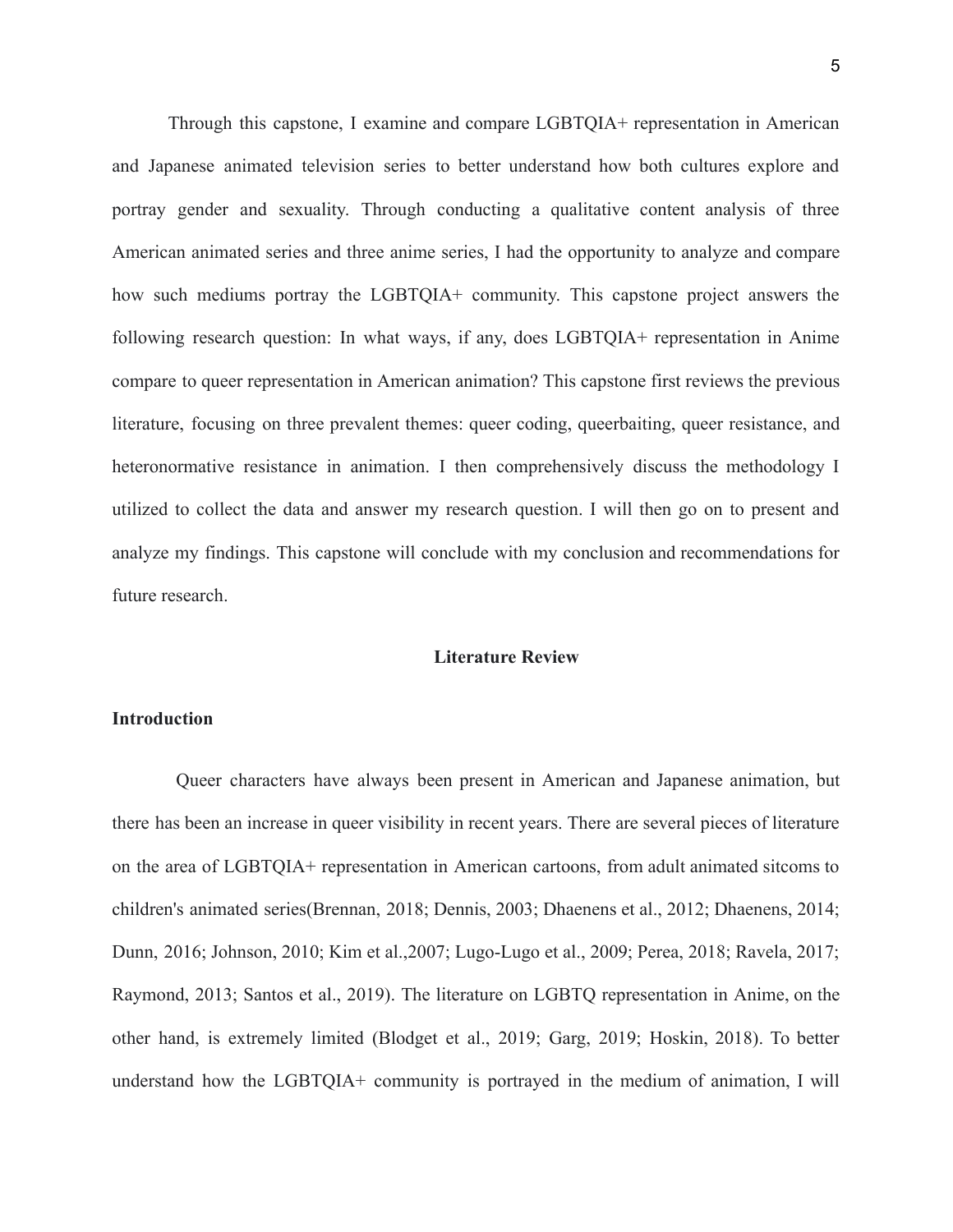incorporate previously scholarly works to expand on the analysis of my research. After reviewing the literature available, the three major themes discussed more often are queer coding, queerbaiting, queer resistance, and heteronormative resistance.

#### **Queer Coding in Animation**

Queer coding is a way around censorship in Animation, characters may not be explicitly stated to be queer, but there is enough subtext for an audience to read them as such (Dennis, 2003; Perea, 2018). Queer coding can occur verbally and visually, and these identity markers can be anything from dialogue, behaviors, images, songs, clothing, jokes, background design, and even secondary characters and friendship dynamics (Perea, 2019). Cartoons can and must be approached through three different though interconnected areas. These areas are production, audience response, and textual analysis, animators can introject, and audiences can decode same-sex desire and queer characters (Dennis, 2003). It is important to note that some queer signifiers found in animation do not necessarily hint at queer sexuality," it is about many other things—outsider identity markers that change with time in a social structure that shapes our identities through performativity" (Perea 2019, p.8). Outsider identity signifiers in animation such as *Lilo & Stitch* and *Dumbo* hint those characters have experienced otherness and, in return, have found a "chosen family;" this helps form the definition of queer identities (Perea, 2019).

Cartoon characters often exhibit a mix of masculinity and femininity features that leave more room for subtext and interpretation (Dennis, 2003; Johnson, 2010; Santos, 2019). Male non-human Characters such as SpongeBob from *SpongeBob SquarePants* and "Him" from *The Powerpuff Girls* both can shift between a display of overt masculine aggression and flowing feminine passivity. This, therefore, leaves more room for interpretation (Johnson, 2010; Santos,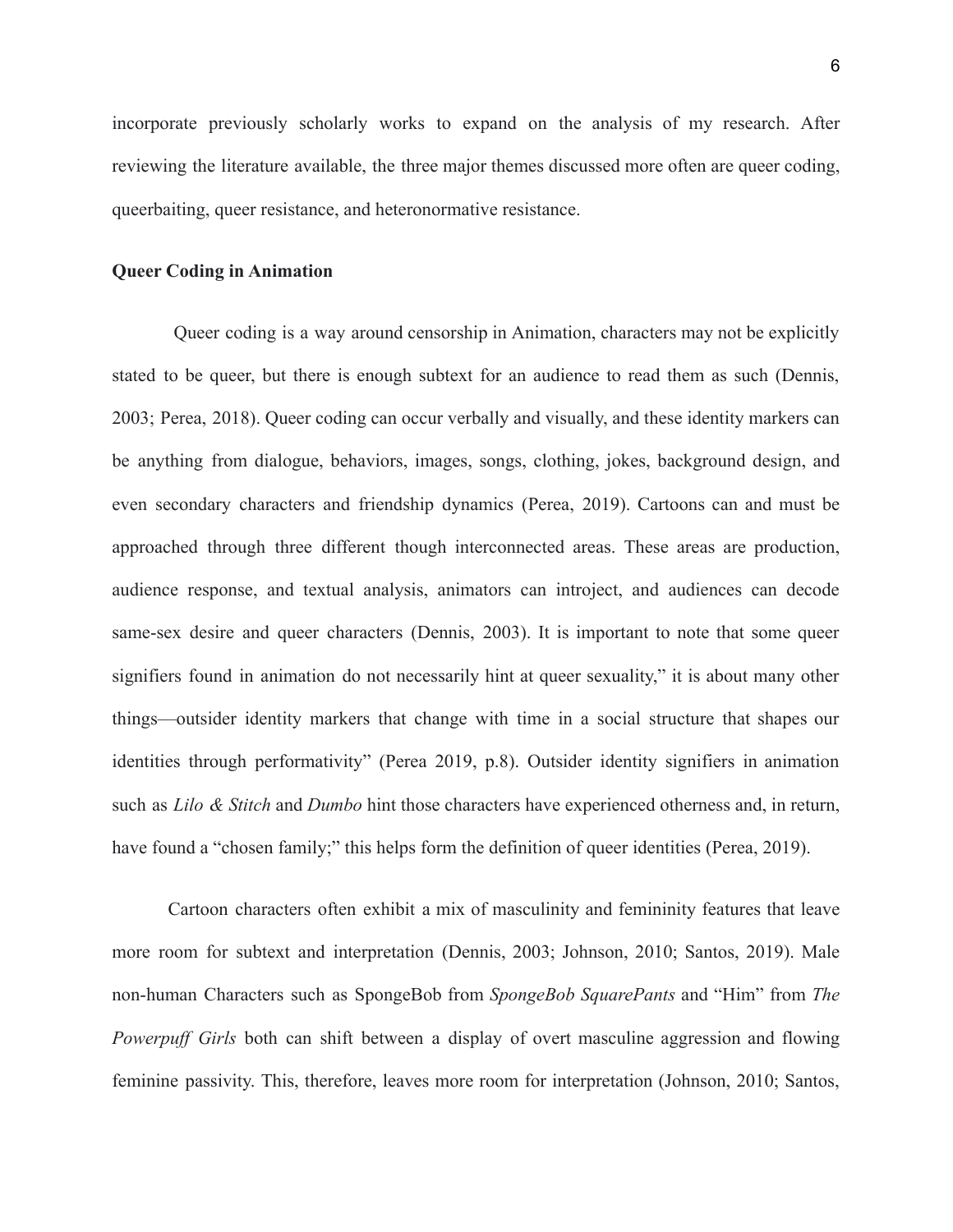2019). Characters such as "Him" also display characteristics that are assigned to the female gender, such as his clothes, shoes, and makeup, such characteristics of his character challenge the binary order culturally accepted as "normal" between gender and sex (Santos, 2019). SpongeBob's character facial design is a blend of masculine and feminine signifiers. His exaggerated eyes and, eyelashes, rosy cheeks are all associated with feminine characteristics, while his long-extended nose and wide-tooth mouth are male signifiers (Johnson, 2010). The character of Bugs Bunny has appeared in drag in various episodes over the years. He can effortlessly adopt many female signifiers while also discarding his traditional masculine traits; this can be read as a representation of gender ambiguity (Dennis, 2003; Johnson, 2010). Such characters that display subtexts of cross-dressing and exhibit a mix of feminine and masculine signifiers challenge the traditional notion of anatomy and gender; their asexual blank slate opens the door for analysis and interpretation (Johnson, 2010).

Animation hints at same-sex relationships through friendship dynamics and cartoon duos; characters are often coded as romantic partners. Although characters are not explicitly identified as queer, there are enough subtexts to pinpoint same-sex desire through an interaction between two same-sex characters (Blodget et al., 2019; Dennis, 2003). The lack of providing sufficient backstory or details of a domestic situation in animated shows" opens a space to subvert hegemonic heterosexuality and allow same-sex desire or identity into the reading" (Dennis 2003, p.133). Participating in social events as a couple or sharing a living space, refusing or failing to pursue a romantic relationship with the opposite sex, or visibly expressing desire through flirting can all be identified as signifiers of same-sex desire (Dennis, 2003; Johnson, 2010). There are various animated shows where same-sex relationships triumph over heterosexual desire, and characters such as Yogi and Boo Boo are identified as romantic couples (Dennis, 2003).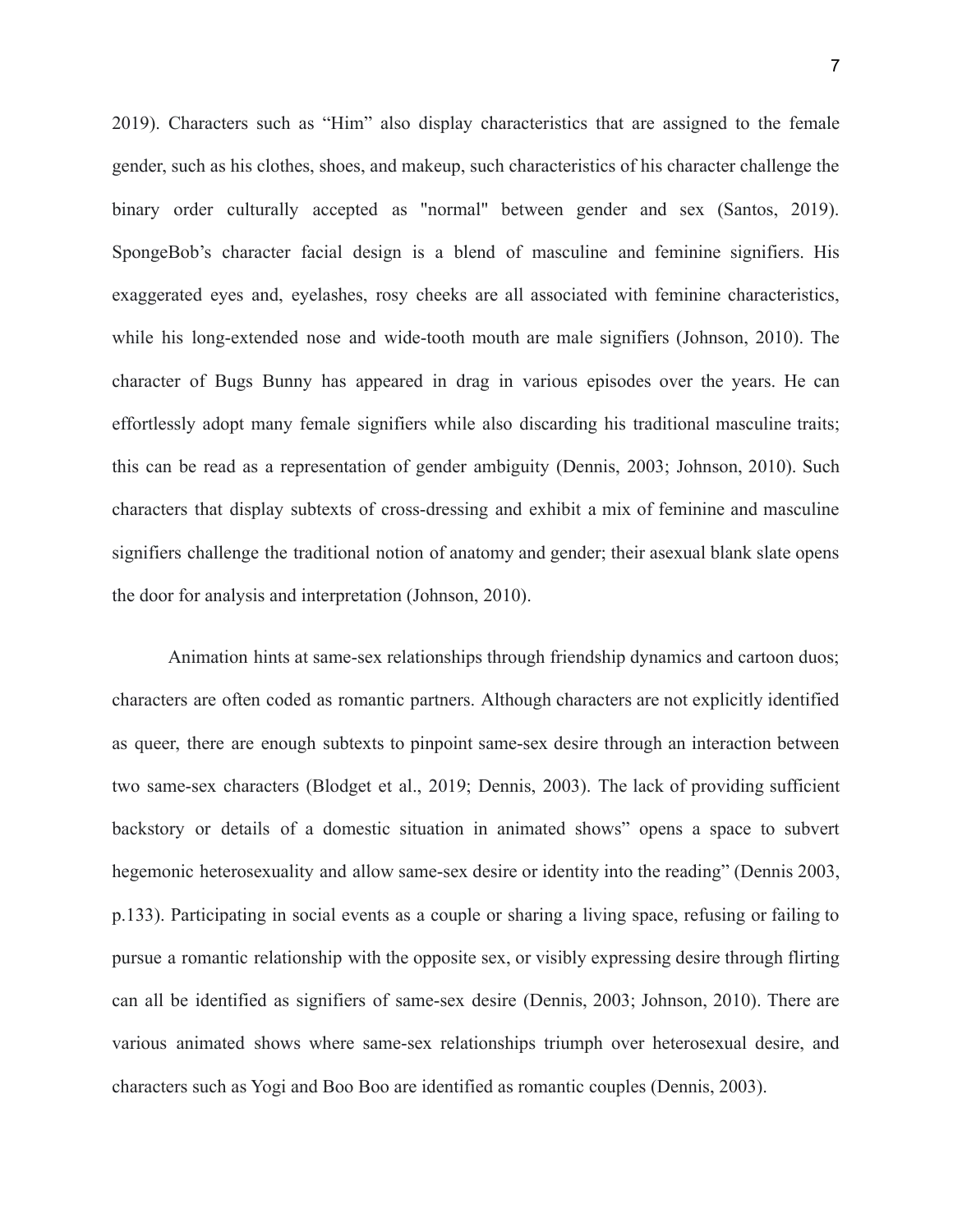*Steven Universe* is believed to be the queerest and most gender-progressive children's animated show on television because it allows genders outside the spectrum to exist and flourish (Dunn, 2016; Ravela, 2017). *Steven Universe* makes use of its narrative magic to push boundaries of gender representation, its ability to push the representation of genderqueer and agender characters such as Garnet, Amethyst, and Pearl (Dunn, 2016; Ravela, 2017). Garnet, Amethyst, and Pearl are known as crystal gems (extraterrestrial species). They all seem to take on female forms and pronouns but are described as agender and state their feminine gender traits as illusory (Dunn,2016). The magical ability of the gems known as "gem fusion" opens the door for further queer representation in the show. The gems can fuse their bodies together through fusion to achieve a greater magical and physical power. Through this spectrum, the show can address agender desire and genderqueer representations (Dunn, 2016; Ravela, 2017). In order to fuse their bodies together, the gems must perform musical segments known as the fusion dance" (Dunn, 2016; Ravela, 2017). The fusion dance is interpreted as a queer performance that expresses a queer desire (Dunn, 2016; Ravela, 2017). It is certain that fusion is a semi-sexual or desire-coded occurrence between the gems (Dunn, 2016). There are a number of reasons why fusion is believed to be a semi-sexual occurrence, including one of the gems deemed the dance inappropriate for young Steven (main character) to see, the body language of the dance itself, and coded desires such as flushed cheeks, heavy breathing, and daringly deep dips (Dunn, 2016). Fusion becomes a source of pleasure, frustration, and longing for the gems (Ravela, 2017). Throughout the seasons of *Steven Universe*, a new character named Stevonnie is introduced, which is a fusion of the main character Steven(male) and his best friend Connie (female). Stevonnie does not (either physically or mentally) fit within female or male categories, making them deliberately genderqueer; the character also displays androgynous physical features (Dunn,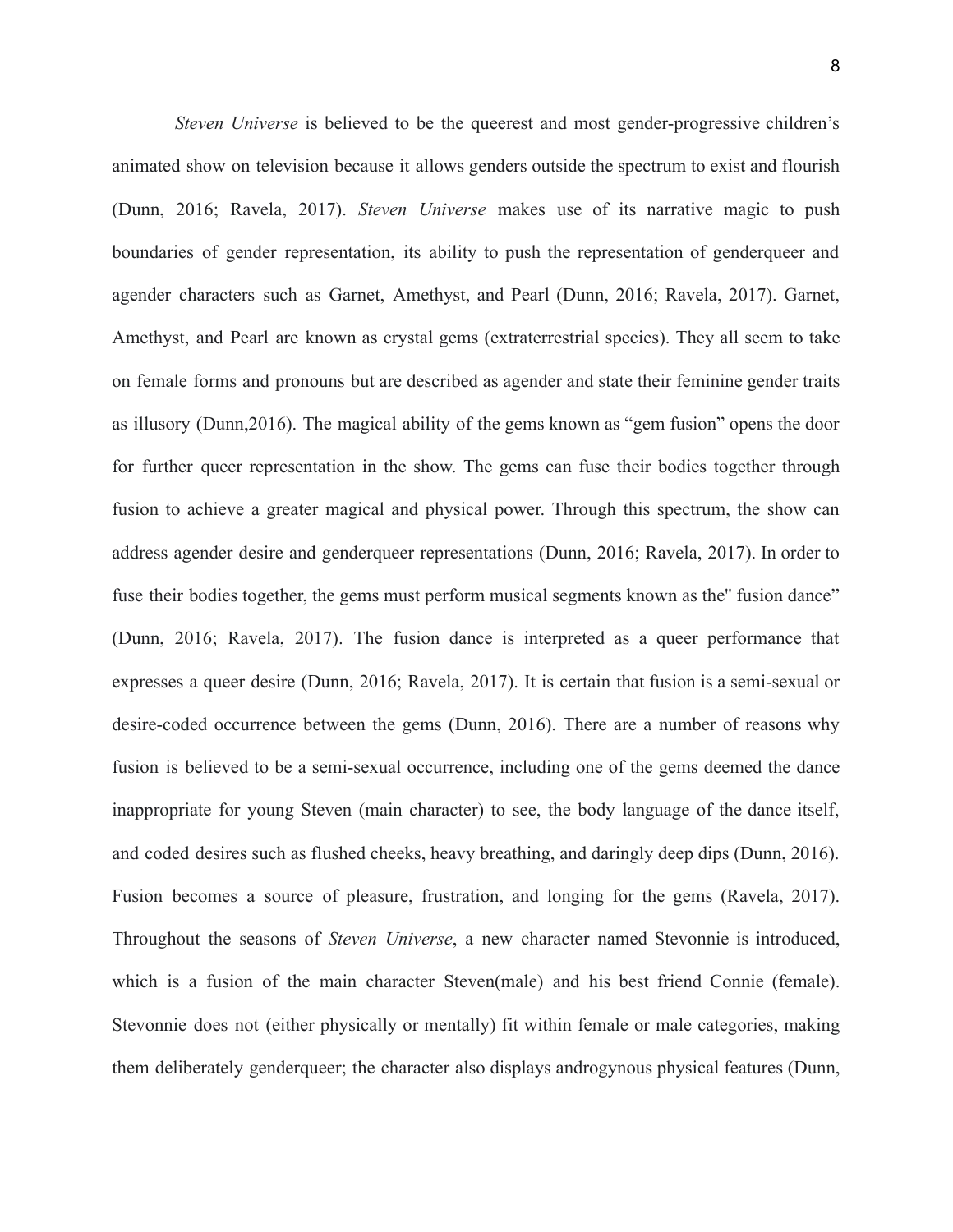2016). Trans representation in Steven Universe aims to separate gender identity from sexual orientation, physical sex characteristics, and gender presentation (Dunn, 2016).

#### **Queerbaiting in Animation**

Queerbaiting is a marketing technique used by writers and networks to gain queer viewers' attention and support by hinting at homoerotic suggestiveness without ever actually depicting such queer relationships or sexual interactions. (Brennan, 2018) Unlike queer coding queerbaiting such homoerotic hints are usually shut down with denial and mockery, once more reinstating a heteronormative narrative (Brennan, 2018). The definition of queerbaiting is ever-changing, and it can vary depending on the viewer, context, cultural expectations, and norms (Garg, 2019). It is important to note that queerbaiting can happen beyond the domain of the text and can also be present in the paratext. This means producer-led texts that result from interactions between fans and producers that encourage fans' queer interpretations (Garg, 2019).

The definition of queerbaiting is redefined in the context of cartoons aimed at children; the unresolved subtext is not erotic but instead romantic. Superficial background queer representation without commitment or direct representation within the text is a form of queerbaiting in children's animation (Blodget et al., 2019). Therefore, this feeble representation is easy to ignore and deny by audiences and studios; this allows heteronormative resistance to develop (Blodget et al., 2019). Queerbaiting is often used as a strategy to "protect" children from queer sexualities (Blodget et al., 2019). This is referred to as the oppositional, compulsory heterosexual politicization of the child viewer, who must be sheltered from all queer sexualities (Blodget et al., 2019). Queerbaiting in children's animated shows is less about creators and directors benefiting from it but more about the ongoing power struggle of queer representation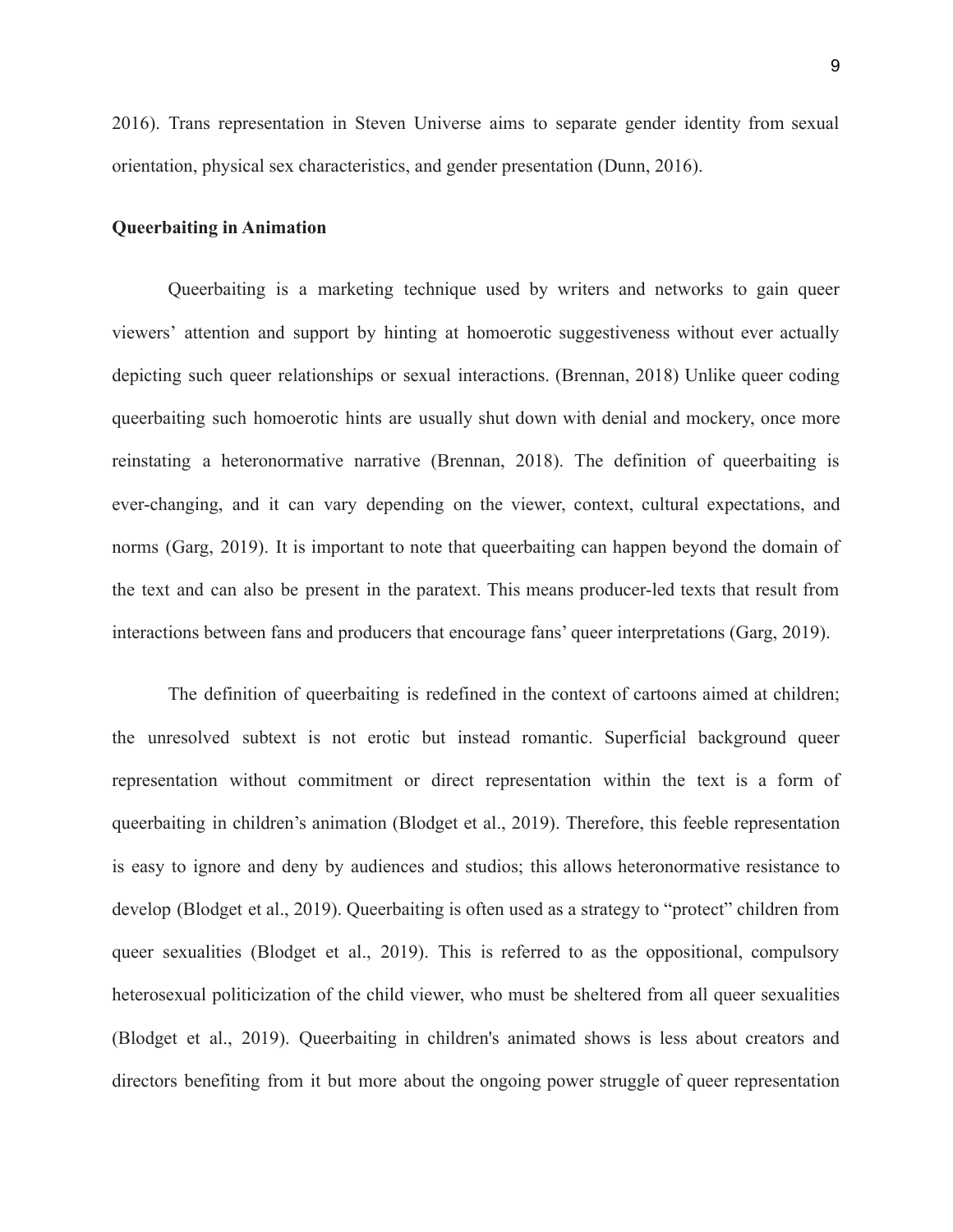and fear of losing "straight" dollars and viewers. Due to this fear, characters are lowered to an "easter egg" queer, relying on paratextual knowledge and readings to not affect the series' success with homophobic viewers (Blodget et al., 2019). This leads to late affirmation with queer-coded relationships. They are only labeled queer in the show's final moments when the commercial viability is no longer at risk. This positions queer relationships at the lower tier of representation and pushes heteroromantic expression (Blodget et al., 2019). In series like *Adventure Time* and *The Legend of Korra*, same-sex relationships remain unlabeled until the show's final moments. This setup of relationships within the two series shows audiences that only queer couples must remain canonically unacknowledged (Blodget et al., 2019). These queer relationships in *Adventure Time, The Legend of Korra*, are never acknowledged within the body of canon works; instead, there is a brief or unexplained indication of these relationships (Blodget et al., 2019). Animated shows like *Adventure Time* and *The Legend of Korra* acknowledge queer relationships and characters but still lack the representation, continual affirmation, and acceptance that matters for presentation (Blodget et al., 2019).

*Free! Iwatobi Swim Club* and *Yuri!!! On Ice,* both demonstrate queerbaiting in very distinct ways. For example, *Free! Iwatobi Swim Club* signifies queerbaiting more traditionally by taking advantage of homoerotic situations between heterosexual characters without ever pursuing any homosexual relationships (Garg, 2019). Anime series such as *Free! Iwatobi Swim Club* is popular in the fujoshi culture due to the physicality of attractive male bodies in close proximity to each other and the intensity of male homosocial bonds between the characters (Garg, 2019). Fujoshi culture can be described as a term for heterosexual female audiences that enjoy manga and anime that feature homosexual relationships between men. Fujoshi culture can be best compared to a Japanese version of slash culture in Western fandoms (Garg, 2019). Such anime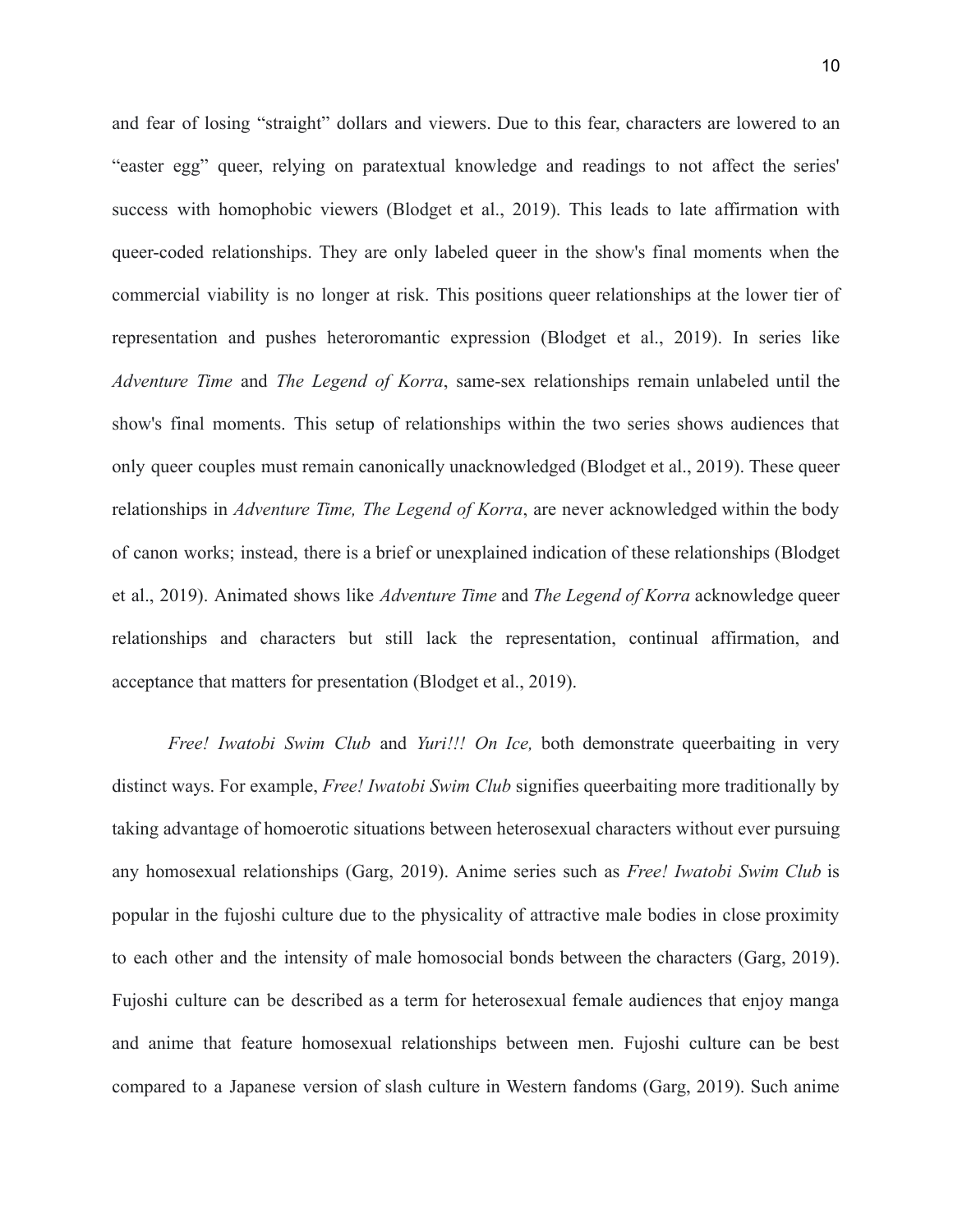series fall under the Yaoi and shounen-ai genre, best known as "Boys' Love" (BL); while queer characters and relationships are present, they are problematic due to the harmful portrayals of gay men and fetishizing relationships (Garg, 2019). Such problematic portrayals do not further the cause of positive queer representation and can be considered another form of queerbaiting due to the fact that it is being marketed as queer content but does not deliver positive depictions and desires of LGBTQ+ characters (Garg, 2019). While *Free! Iwatobi Swim Club* does not fall into the "Boys Love '' genre; it shares elements found in the BL anime series.

Queerness in *Yuri!!! On Ice,* on the other hand, is not hinted at or joked about but instead presented by actions displaying affection and intimacy, such as skating dance routines and a partially obfuscated on-screen kiss (Garg, 2019). *Yuri!!! On Ice* is free from any problematic elements and stereotypes found in the "Boy's Love" series. While this paves the way for a more promising positive queer representation, such representation can be easily ignored or dismissed by viewers due to its lack of explicitness and remaining canonically unacknowledged (Garg, 2019). While the series portrays markers of an intimate relationship, the lack of sexual explicitness does not allow the relationship between the two characters to be seen as romantic or sexual (Garg, 2019). Creators often use this technique; this can also be a non-traditional form of queerbaiting in animation (Garg, 2019).

## **Queer Resistance and Heteronormative Resistance in Animation**

Despite the increase in queer representation in television over the years, many argue that networks continue to evoke dominant ideologies that reinforce heteronormativity (Kim et al., 2007; Raymond, 2013). Animated sitcoms such as American Dad and Family Guy use gender-/sexuality-based associations that aim to critique social gendered and sexual stereotypes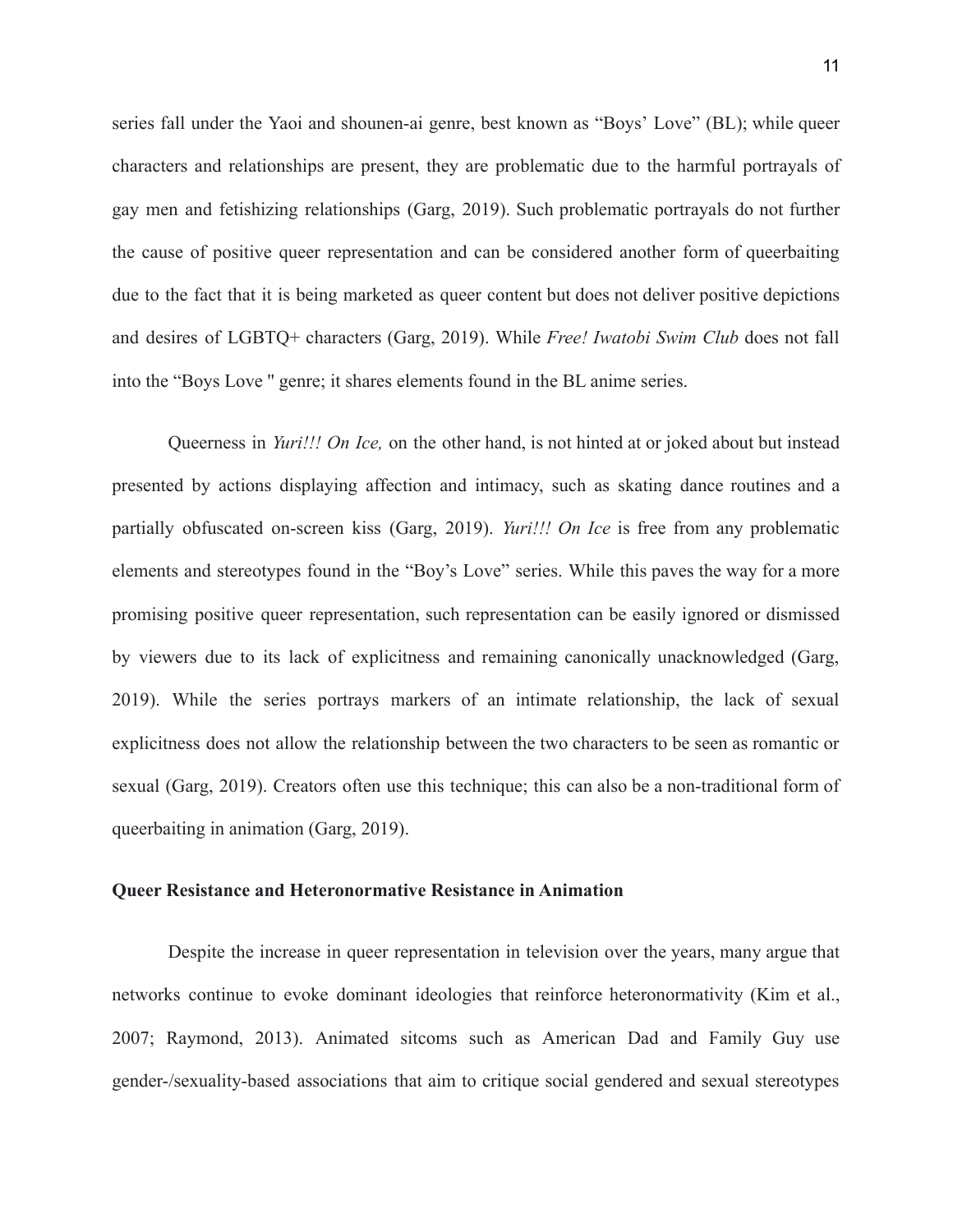through parody but rightfully fail at it (Raymond, 2013). While this aim to critique heteronormativity, it can be interpreted as pocking fun at the closed-minded stereotype of gay identity, while others might interpret them as an accurate depiction of queer behavior. Regardless of the different interpretations by different viewers, the associations aiming to critique social stereotypes instead re-create hegemonic divisions we often see on television (Raymond, 2013). Animated sitcoms are marked with an undeniable double-codedness. Many viewers applaud such sitcoms for their undeniable satire, while others, despite them, for their subversiveness towards queer representation (Dhaenens et al., 2012; Raymond, 2013).

Contrary to what Chase Wesley Raymond discusses, Frederik Dhaenens states that queer resistance is segmented into queer themes and characters with the aim to expose or/and disrupt normative patterns and notions from within (Dhaenens et al., 2012; Dhaenens,2014). It is important to understand that while television can strengthen and reinforce such dominant notions of gender and sexuality, it can also destabilize and disrupt heteronormative ideals (Dhaenens, 2014). Sitcoms such as *Family Guy* apply postmodern strategies such as exaggeration, literalization, and hyper stereotyping to create queer resistance (Dhaenens et al., 2012). Although sitcoms such as *Family Guy* can question, mock and critique heteronormative ideas and practices, they are not allowed to offer political stances or transgressive counter-discourses. While they refrain from taking any political stance, the content they create can be interpreted as queer resistance (Dhaenens et al.,2012). As a consequence," queer resistances in the adult animation sitcom thus most likely reside in between the articulations of complicity and critique, sometimes masked as pastiches putting outdated stereotypes of queerness to the fore, and sometimes as parodies holding normative and repressive practices up to mockery" (Dhaenens et al. 2012, p.135)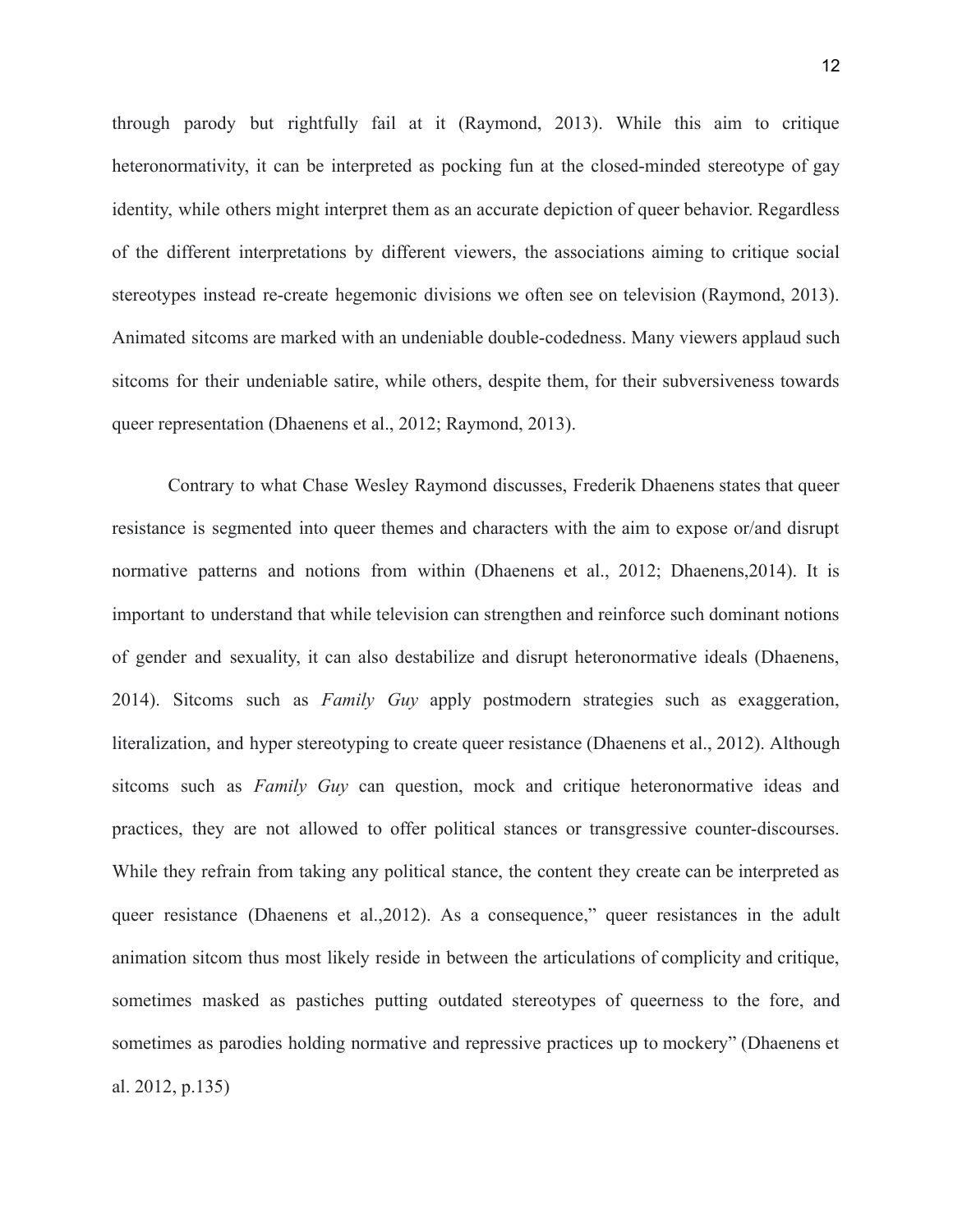While *Sailor Moon* is a Japanese cartoon, it has found popularity in the United States. Like many other Japanese series, Sailor Moon was repurposed for American audiences (Blodget et al., 2019; Hoskin, 2018). Queer characters, relationships, and depictions of gender fluidity in Sailor Moon were censored from the North American version (Blodget et al., 2019; Hoskin, 2018). Two men in a romantic relationship were rewritten with one male character as a woman, while the relationship between Sailor Neptune and Uranus (both female characters) was explained away as "cousins" (Blodget et al., 2019; Hoskin, 2018). Queerness found in *Sailor Moon* was not translatable in North America, and such complexities of queer identities and desires were lost in translation. Such censorship is interpreted as heteronormative resistance that maintains heteronormativity and normative bodies (Hoskin, 2018). Queer characters found in the original Japanese version of *Sailor Moon* fell outside of the normative hetero identities and therefore abjected from the Western world and dismissed from the cultural imaginary (Blodget et al., 2019; Hoskin, 2018)

Heteronormative resistance is exceptionally present in Disney, Pixar, and DreamWorks Animation (Lugo-Lugo, 2009). Children's animation aggressively enforces heterosexual relationships and banter in what might seem like pointless scenes. For example, in the animated film, *The Road to El Dorado*, heterosexual relationships are introduced after a series of scenes where the two main characters' (both male) sexuality could be fabricated as unclear. (Lugo-Lugo, 2009). Their sexualities are presented unclear because of coded desire for one another after both men had bathed naked together. Shortly after a heterosexual relationship between one of the male characters and a female character (Chel) is introduced, this clarifies to the audience that the two male characters are sexually "normal" (Lugo-Lugo, 2009). Such seeming incorporations of heterosexuality into the narratives of animated films are not necessary,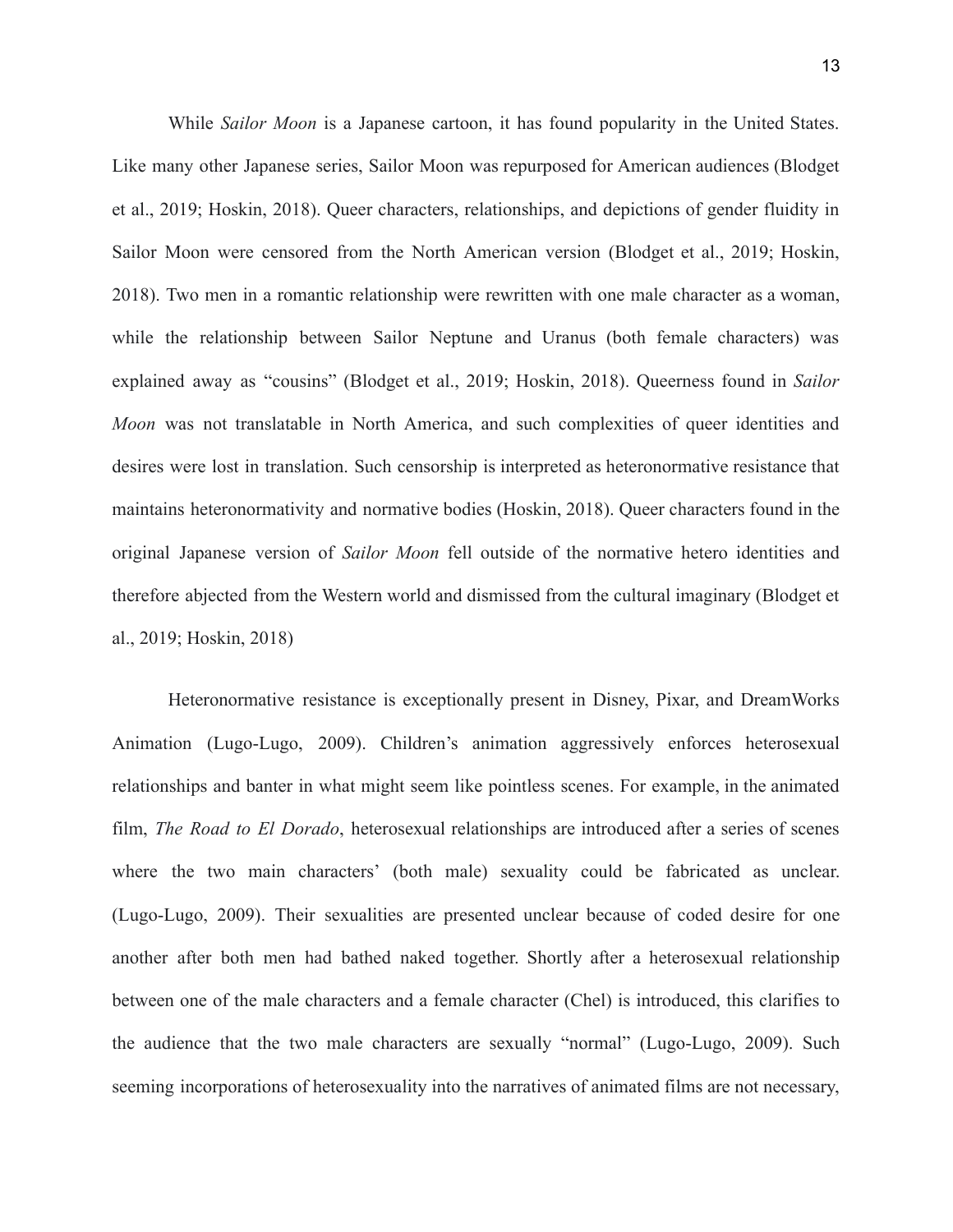and the basic message could have been served without them (Lugo-Lugo, 2009). In animated films such as *The Road to El Dorado*, creators always find a way to incorporate a straight love story; this serves as a function and conveys that heterosexuality is the norm (Lugo-Lugo, 2009).

### **Conclusion**

The existing literature provides insight into LGBTQIA+ representation in children's animations as well as adult animated sitcoms. Children's animated series tend to queer code their characters in the margins. The character's sexual orientation is not explicitly stated, but there are enough stereotypical gay signifiers that sub-textually tell audiences the character is queer (Dennis, 2003; Perea, 2018). For decades creators have found subtle ways to hint at the character's queerness without confirming it. In rare instances, some children's animated series might have slight background queer representation, but this is usually without any commitment or direct representation (Blodget et al., 2019). This is another marketing technique used by creators known as queerbaiting. While queerbaiting is an entertainment ploy to attract queer viewers, the objective of such a technique is different when it involves younger audiences (Blodget et al., 2019). Creators often use this technique in order for heteronormative resistance to develop. This makes the superficial queer representation easy to ignore or deny (Blodget et al., 2019). Heteronormative resistance is present in various children's animated shows and films (Lugo-Lugo, 2009). Heterosexual relationships and heterosexuality are strongly enforced so much that *Sailor Moon* was repurposed for American audiences (Hoskin, 2018).

Adult animated sitcoms, on the other hand, are marked with a double-codedness in terms of LGBTQIA+ representation. Animated sitcoms critique heteronormativity through pastiche and parody (Dhaenens et al., 2012; Raymond, 2013). Scholars argue that such postmodern strategies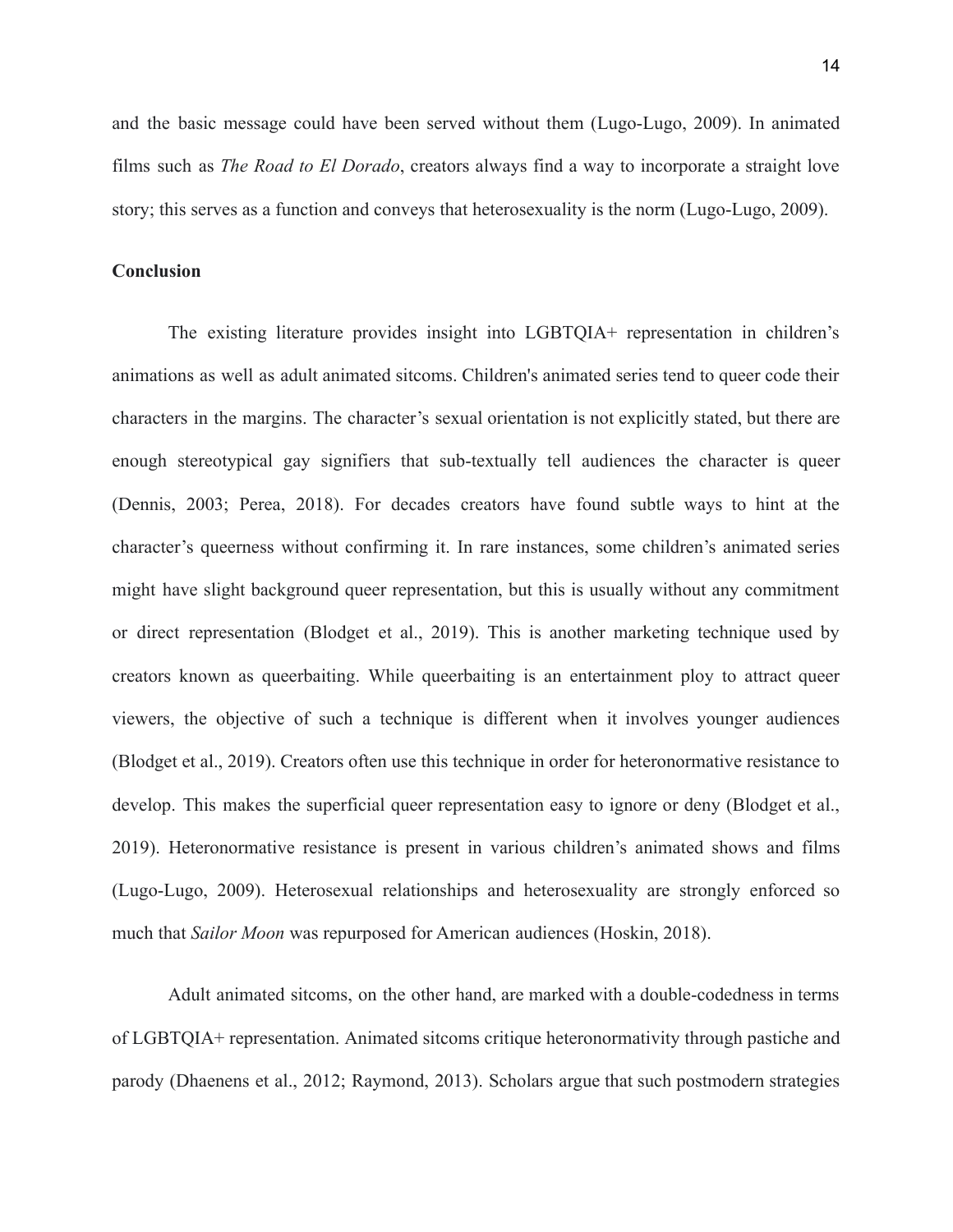create a text that can be read as being able to both recalculate and reverse hegemonic discourses. (Dhaenens et al., 2012). These postmodern strategies can also be interpreted as subversiveness towards queer representation. While television can use these postmodern strategies to demonstrate queer resistance, these articulations of resistance can only become resistant when audiences are able to read them as such (Dhaenens, 2012).

#### **Theory**

<span id="page-15-0"></span>The primary theory I discuss in this capstone project is queer theory. Queer theory is not a theory in the traditional sense; it is characterized by various methods of cross-examining desire and its relationship to identity. It aims to question and challenge heterosexual norms and embraces what is nonnormative (Watson, 2005). The queer theory is not a unified body of work but, instead, one that continues to evolve and aims to understand the complexities of identity (Watson, 2005). Queer theory has been able to provide scholars with an insightful perspective to explore the intercession of heteronormativity in popular media and culture. Various scholars count on queer theory to question the negotiation of heteronormativity in media and popular culture, suggesting that television maintains a binary, rigid and hierarchical approach to biological sex, gender, and sexuality.

While many scholars rely on Queer theory to convey that popular media and culture only reinforce heteronormativity, others rely on queer theory to challenge that idea. A number of scholars argue that television has the power to portray queer characters and themes that resist heterosexual norms; television can take part in representing queer resistance through two types of representational strategies. These two broad sets of representational strategies are referred to as queer deconstruction strategies and queer reconstruction strategies. Queer deconstruction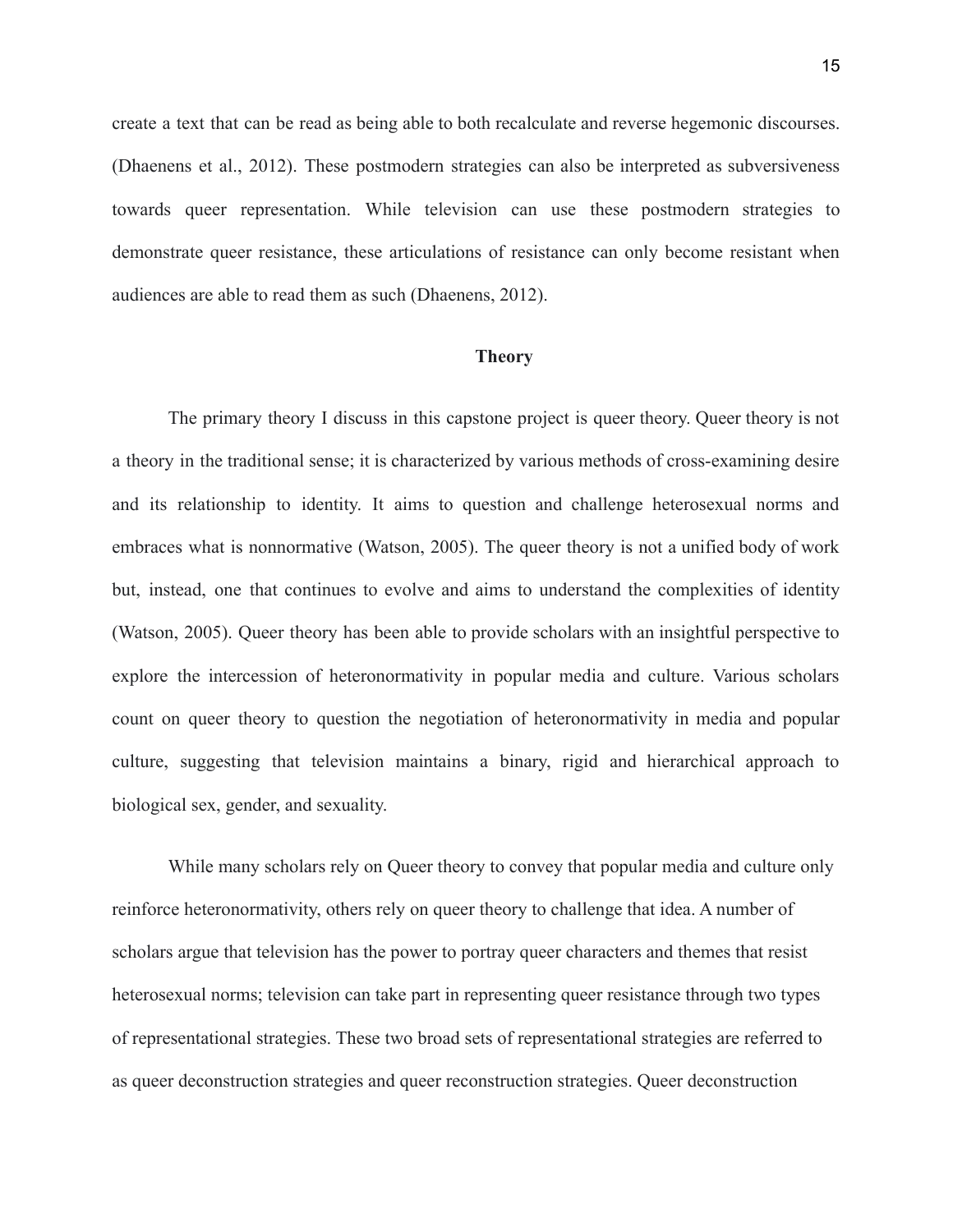strategies aim to resist heteronormativity along with the practices, institutions, norms, and values that maintain it. (Dhaenens, 2014; Dhaenens, 2012). Three sub-strategies are present in queer deconstruction: strategy of exposure, strategies of contradiction, and strategies of parody. The strategy of exposure is present in series where queer characters are aware of the heterosexual matrix but do not oppose heteronormativity; however, the series represents such pain and anger felt by such queer characters whose identities and desires are not considered the norm. While strategies of contradiction introduce instances of queerness in settings and situations controlled by heteronormative principles, these contradictions aim to question established heteronormative norms and values. Finally, strategies of parody aim to challenge, mock, and criticize heteronormativity through postmodern textual strategies such as intertextuality, exaggeration, literalization, and reversal (Dhaenens, 2014; Dhaenens,2012). Queer reconstruction strategies, on the other hand, go beyond that and aim to represent queer and practical alternatives to the heteronormative way of living. Queer reconstruction can be present in two ways; the first is queer identities and desires are presented as intelligible or queer institutions, and practices are represented as more practicable and preferable ways of living compared to the heteronormal way. Queer theory can be used to explore and challenge scholars that aim to expose television as a medium that solely restates heteronormativity and instead argue that television is capable of subverting heteronormativity (Dhaenens, 2014; Watson, 2005).

Heteronormativity has the power to institute a social-cultural hierarchy between subjects who fall into heterosexual norms and subjects who do not or cannot conform to such ideals. Queer theory can address questions of non-heteronormative bodies that do not conform to such heteronormal ideals. In this piece of literature, "queer" is interpreted as all bodies that are awkward, erotic, and challenge the established norms of society and culture. (Santos et al.,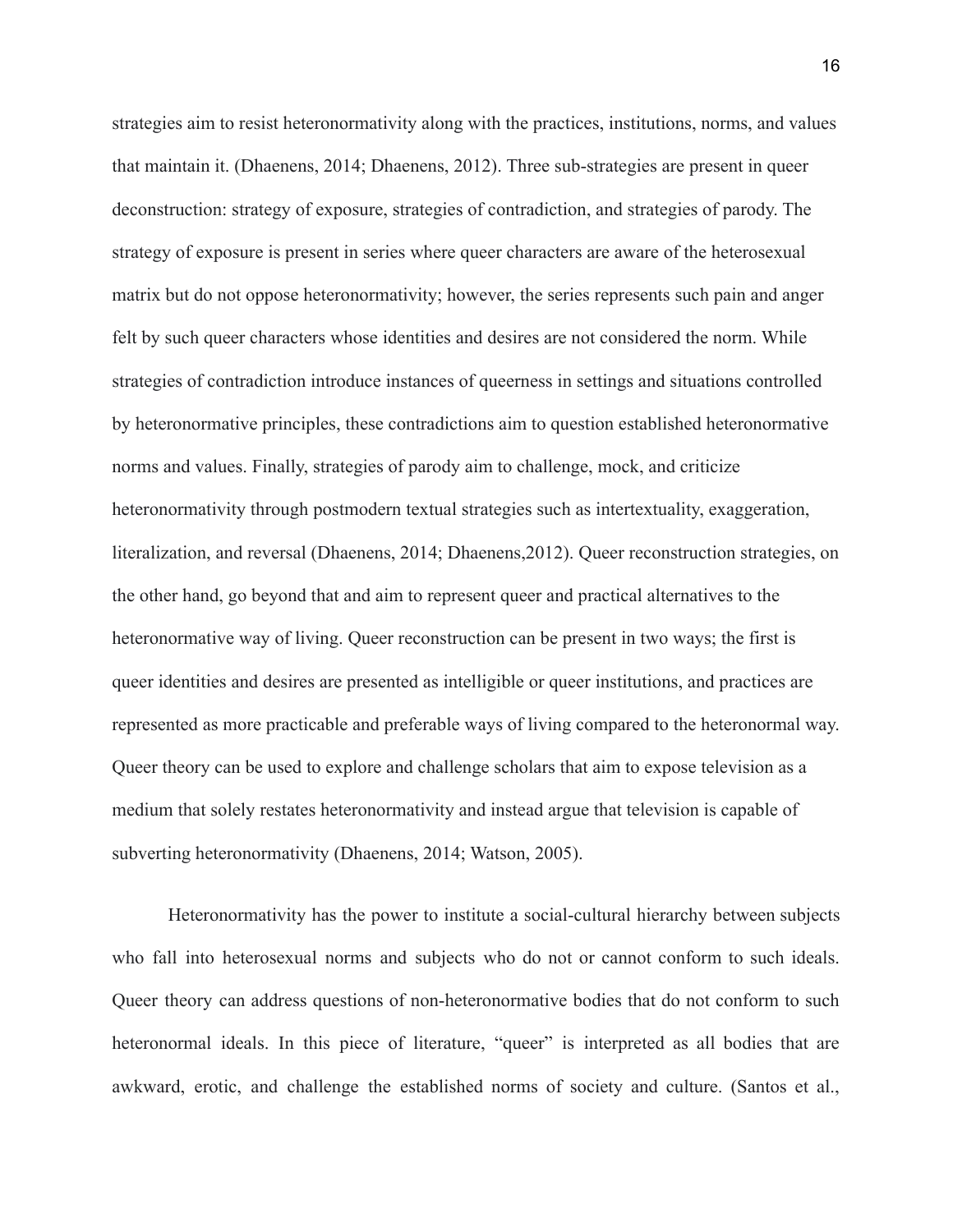2019). This piece of literature draws from other studies and their ideas that queerness is the body manifested by the resistance of the heterosexual matrix. While such queer bodies can be present in animation and are resistant to the heteronormal, they often are portrayed as villains or something to fear. Such popular television tropes bring forth harmful queer stereotypes. Such flawed representation allows the audience to associate immorality with queerness. (Santos et al., 2019).

#### **Methodology**

<span id="page-17-0"></span>There are various methodologies in social research. Among them is content analysis. Content analysis is potentially one of the most important research methods in the social sciences (Krippendorff, 2004). The term content analysis has various definitions, including a research tool favorable for making inferences by systematically and objectively identifying detailed messages from verbal, visual, or written data to describe and unify phenomena (Bengtsson, 2016). Krippendorff defines content analysis as" a research technique for making replicable and valid inferences from texts (or other meaningful matter) to the contexts of their use" (Krippendorff, 2004, pg.18). As a research method, content analysis has both quantitative and qualitative methodology, and it can also be used in both an inductive and a deductive way. (Bengtsson, 2016; Krippendorff, 2004). The difference is that qualitative content analysis is numerical. Facts from a text are presented in the form of frequency expressed as a percentage or actual numbers of key categories. In contrast, qualitative content analysis data is presented in words and themes, making it possible to draw interpretations of the results (Bengtsson, 2016). Qualitative content analysis can be used in either an inductive or deductive way. Deductive analysis generally means applying predetermined codes to the data whole inductive analysis is more of an exploratory approach codes/themes emerge as the research goes through the data. Before beginning a content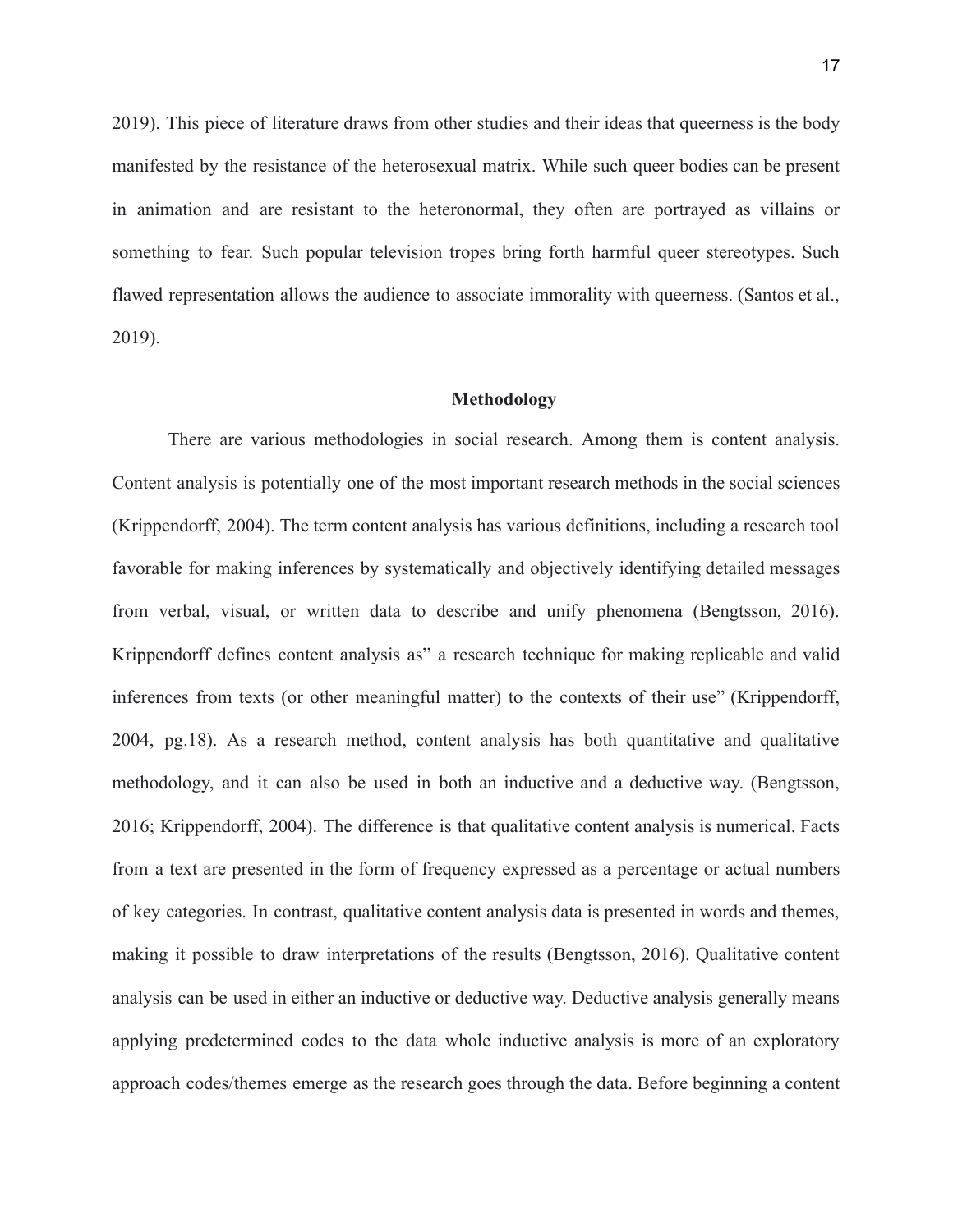analysis, the research must also determine whether the analysis should be manifest or latent. In a manifest analysis, the research describes the actual literal subject matter in the text, while in a latent analysis, the research seeks to find the underlying meaning of the text (Bengtsson, 2016; Duriau et al., 2007).

There are various advantages associated with content analysis over other methods. Content analysis can be described as an unobtrusive technique. This means that this data collection method does not interfere with the subjects/phenomena under study. Since such methods are not obtrusive, there is less chance to create contaminated observations. Content analysis is also context-sensitive. This permits the research to process data texts that are significant, informative, and even representational to others. Another advantage of this method is that content analysis can cope with large volumes of data. While this method can cope with large volumes of data, it can also be used to analyze small samples of texts. Content analysis can perform small-scale studies with minimal requirements (Duriau et al., 2007; Krippendorff, 2004). Analytical flexibility is another key strength. This reverts to the two levels of analysis mentioned earlier: manifest and latent content. The analysis of content can be conducted at either level. In addition, this method can also be used to conduct inductive and deductive research, which adds more flexibility (Duriau et al.,2007; Krippendorff, 2004). A significant advantage of content analysis lies in the coding scheme. If the research finds any flaws with the coding scheme along the way, they can be corrected. Content analysis can also be used in conjunction with other methods in an effort to support the understanding of an experience, meaning, or process. Finally, some additional advantages of content analysis are that it is an inexpensive research method, and this method can handle the unstructured matter as data (Duriau et al., 2007; Krippendorff, 2004).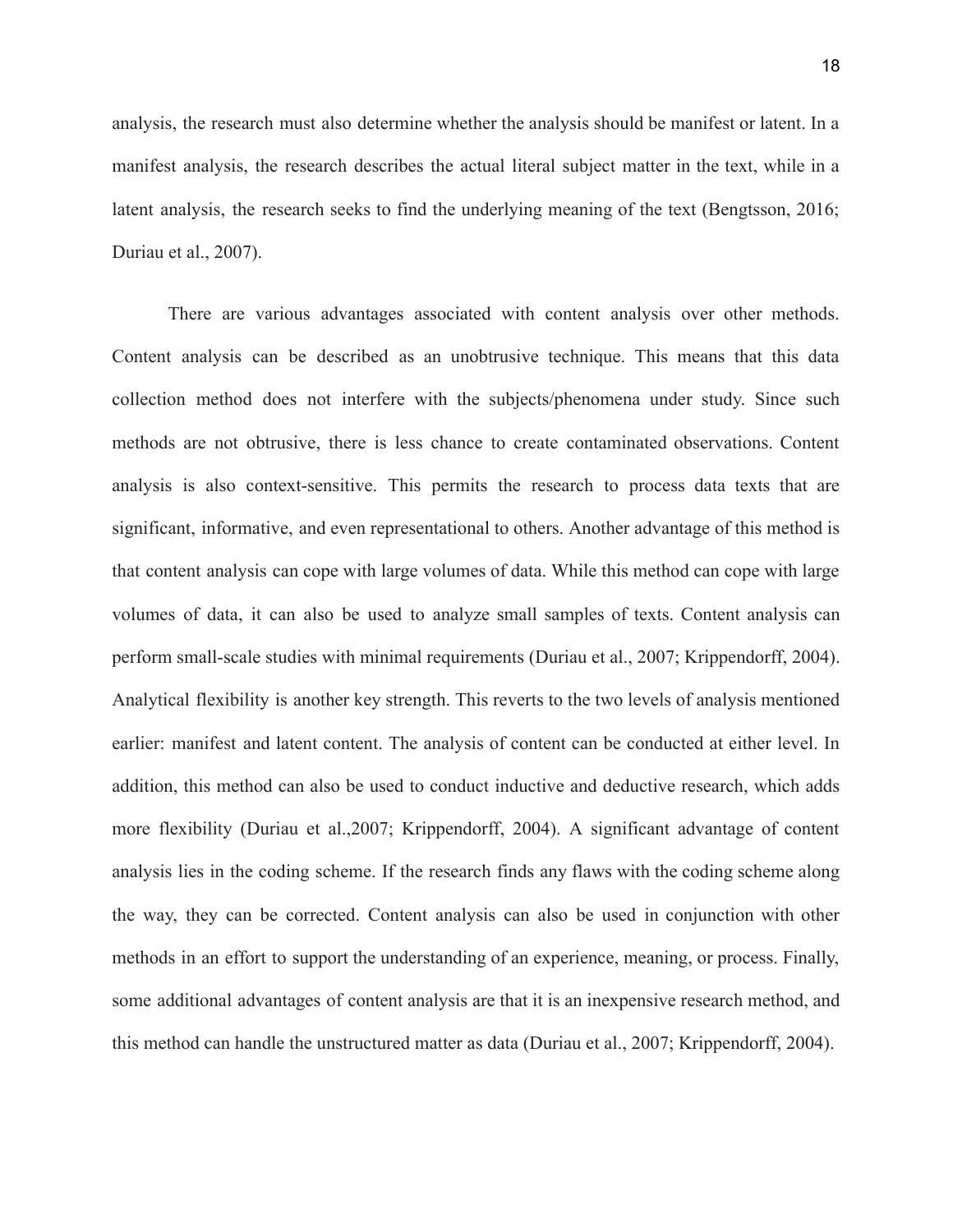Qualitative content analysis has a history in the social sciences and social research (Bengtsson, 2016). Unlike quantitative content analysis, the qualitative content analysis approach provides the researcher with comprehensive and clear meanings and insights into the text being analyzed. QCA is an effective approach that allows researchers to understand social reality or phenomena objectively but scientifically (Shava et al., 2021). QCA is flexible, and data can be verbal, visual, sampled from other sources, or collected by other researchers. The data can be used non-reactively. The data does not need to be collected from interviews or questionnaires and can be collected from home. Researchers can conduct an analytic study of newspaper accounts, magazines, archives, television shows, films, social media, and various content (Bengtsson, 2016; Shava et al., 2021). Like any other research method, some limitations come with qualitative content analysis. The one significant weakness of QCA is that it might not be appropriate for open, explorative research since it is limited to examining already recorded messages. QCA can also be a labor-intensive, time-consuming process (Shava et al., 2021). QCA has certain advantages and disadvantages, but the benefits outweigh the disadvantages. Qualitative content analysis is a practical research tool that allows researchers to make comparisons across different media, including comparing lesbian, gay, bisexual, transgender, intersex, queer/questioning, and asexual (LGBTIQIA+) representation in Japanese and American animation.

This qualitative research focuses on identifying how the LGBTQIA+ community is portrayed across two different mediums of animation: Japanese and Western animated series. The goal is to better understand what type of representation is included and not included and to identify and unpack the play of dominant ideologies within mainstream texts. The animated series selected for this study were identified through anime blogs, GLAAD annual reports and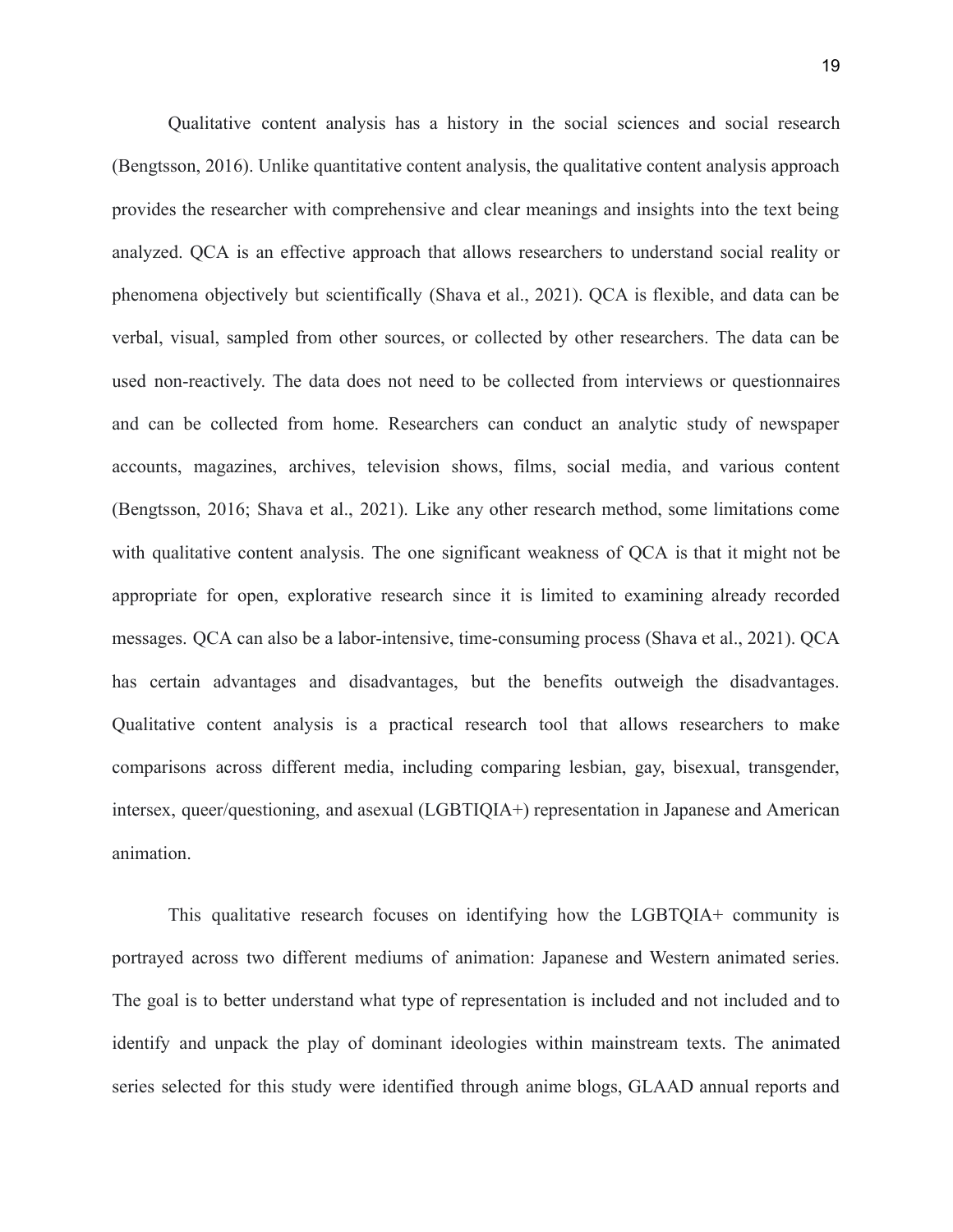personal knowledge. The criteria for the show were to have at least one explicit queer character, that character had to be a main character or recurring supportive character. The series could not be older than the year 2010, the first season had to be aired no later than that year. I analyzed three Japanese and three American animated series, two to three episodes per series. I examined a total of fifteen episodes altogether. For the anime series I chose *Paradise Kiss*, *Wandering Son*, and *Stars Align*. For the American series I chose *Big Mouth, BoJackHorseman* and *Kipo and the Age of Wonderbeasts.* After selecting the content and getting familiar with it, I then transcribed every episode to text. I began coding the selected texts manually in three coding stages. Beginning with a low level of abstraction with initial codes, and then gradually moving to high level of abstraction with axial codes and focused codes.

#### **Findings & Analysis**

<span id="page-20-0"></span>The content analysisof the three Japanese animated series presented three recurring themes: sob stories, tokenism, and lack of portrayals of queer relationships. My analysisof American animated series and the portrayal of LGBTQIA+ characters determined three main recurring themes: subversive humor, representation setbacks, and casual queer representation.

## **Portrayals in Anime**

The LGBTQIA+ community has had a long history of complicated, offensive, and often coded representation in film and television. One of the biggest issues media has had with representation comes from unrealistic, exaggerated, and offensive stereotypical portrayals of queer characters. All three-anime series analyzed portrayed all queer characters in a refreshing and non-stereotypical way. The portrayal of non-binary/gender-questioning Yuta and transgender Shou from *Stars Align*; openly bisexual George and transgender Isabella from *Paradise Kiss*; transgender Yoshino, Shuichi, and Yuki from *Wandering Son* offer a portrayal that viewers at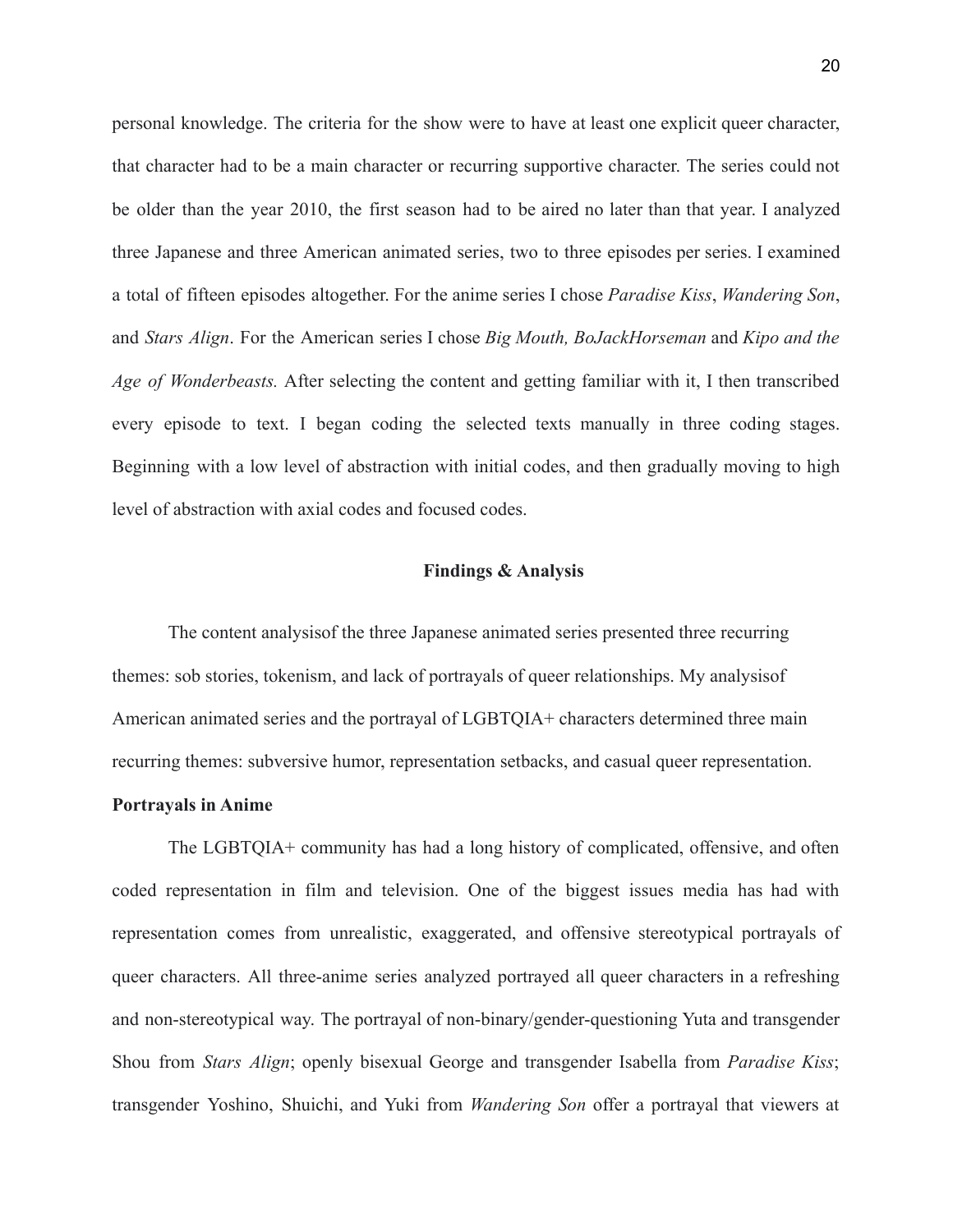home can identify with. All three series presented a realistic portrayal of queer issues and queer experiences but lacked representation of queer relationships and proper queer character development.

### **Sob Stories**

The anime series explores journeys and stories, and along with those stories, many queer issues and struggles arose throughout the series. This type of representation is what is called "sob stories," realistic depictions of the struggles that many individuals from the LGBTQIA+ community face. One of the struggles discussed in all three series is gender and social dysphoria. Gender dysphoria can be described as the feeling of discomfort or distress that might occur in individuals whose gender identity differ from their sex assigned at birth or sex-related physical characteristics. There is a scene in Stars Align when we learn about the transgender character Shou and his struggle with the discomfort of wearing a girl's uniform," he said it didn't feel like his gender was right when he was young. In middle school, wearing the girls' uniform was brutal for him, but realized no one else felt like that... His own existence made him feel uneasy and alone." This discomfort and unease with wearing a school uniform and having to live as their undesired gender are also present in the other two anime series. Along with gender dysphoria, the series also touches on social dysphoria, and this is where pronouns and misgendering come into play. In paradise Kiss, we see Isabella, an openly transgender woman, express discomfort over how she is addressed and viewed by others. In the following dialogue, we see Isabella expressing discomfort with her butler misgendering her:

```
Isabella: Good morning, Sebastian.
Sebastian: You are up early.
Isabella: Say, Sebastian.
Sebastian: What is it, young master?
```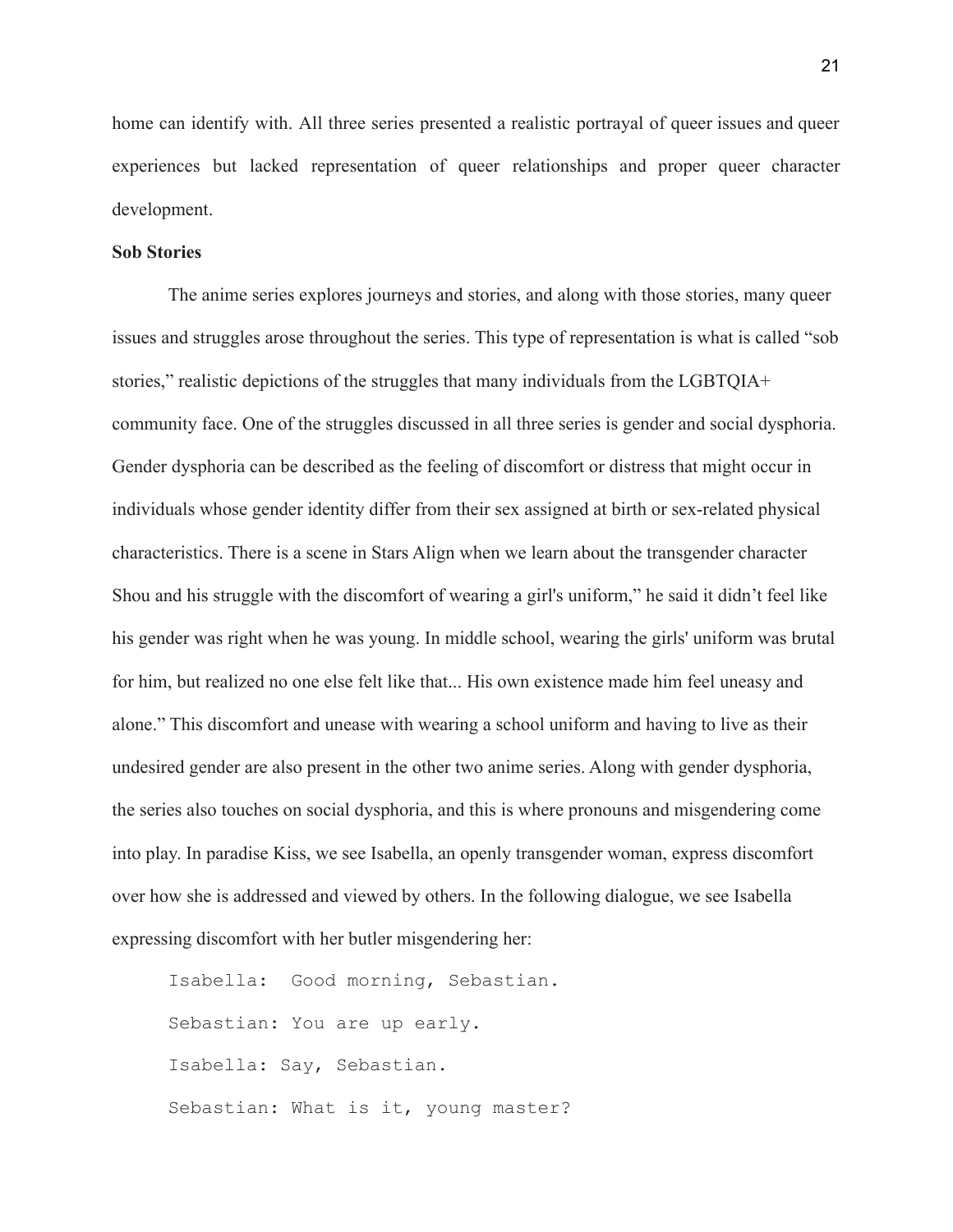Isabella: Could we do something about the way you address me? I'm not young either…

Sebastian: But you dislike being referred to by name. How would you prefer to be addressed? Isabella: How about "young mistress?" Sebastian: Certainly, I will consider it if you call me Ueda.

Isabella: But you are still Sebastian to me.

Sebastian: Just as you are young master to me.

We learn that Isabella once struggled with gender dysphoria and continues to struggle with the idea of how the outside world perceives and addresses her.

The three series analyzed all cast light on the LGBTQIA+ experience from various angles. Part of the LGBTQIA+ experience is coming out, every experience is different and personal, but it is incredibly challenging and scary for all. Stars Align shows capture a realistic and heartfelt coming-of-age queer experience. The series follows Yuta "Yu," who comes out as non-binary: "I have no idea what I want to do or who I want to be…If I have to say, I think I am non-binary. Though, it does not feel right to have to be categorized. But still, people always want some sort of label one way or another. How do I find out what I want or learn about who I really am and who I wanna become one day?" While this scene is about Yu coming out as non-binary, it also touches on the pressure of labeling one's sexual orientation and gender identity. This is an example of what many LGBTQIA+ individuals experience in the process of coming out and coming to terms with one's identity. Like Yuta, many feel their gender cannot be neatly defined within the margins of the gender binary. While many individuals have the privilege of coming out on their own terms and time unfortunately that is not the same experience for everyone. The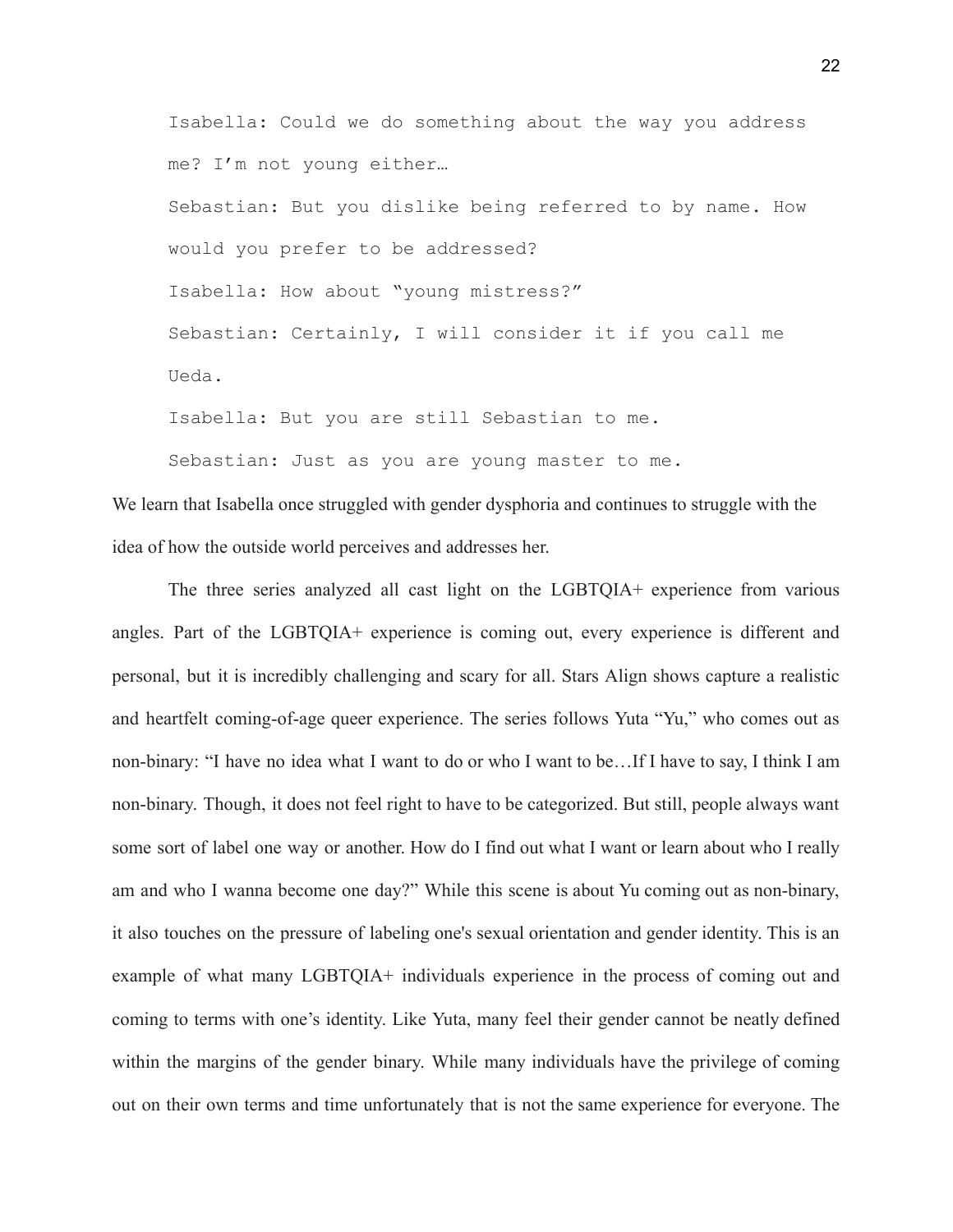anime series also sheds light on outing, which is the act of deliberately or accidentally sharing someone's sexual orientation/gender identity without their knowledge or consent. Wandering Son focuses on two queer best friends who long to transition, for most of the series, they feel they need to hide their desired gender identities. One of the protagonists, Shuuichi (MTF), is outed on three separate occasions. The first time she is deliberately outed in front of all her friend as a "crossdresser":

Chizuru: Nitori, can you grab a fork? Shuuchi: Oh, Sure. Fumiya: Nitori? Nitori…Oh, I know. Shuuchi: Here. Fumiya: The Nitori who loves to cross-dress! [All gasp]

In another scene, she is also outed by her sister during family dinner, and in another episode, she is outed by her sister's boyfriend. The anime also addresses the outing of another character, Yuki, who is an openly transgender woman that is who is like a mentor to both transitioning pre-teens. Yuki had a similar experience where her classmates forced her to come out," I did not have a choice…Everybody forced me to put on a sailor uniform. They made me confess my love to some boy I did not like." *Wandering Son* sheds light on how damaging and hurtful outings can be. Along with outing and coming out, the series also touches on experiences where queer characters experience rejection/disapproval and bullying.

## **Lack of Queer Relationships**

All three anime series portrayed how important it is for queer individuals to have healthy friendships and a strong support system, all three series lacked portrayals of queer relationships/romance. All anime series analyzed in this capstone project set out to show how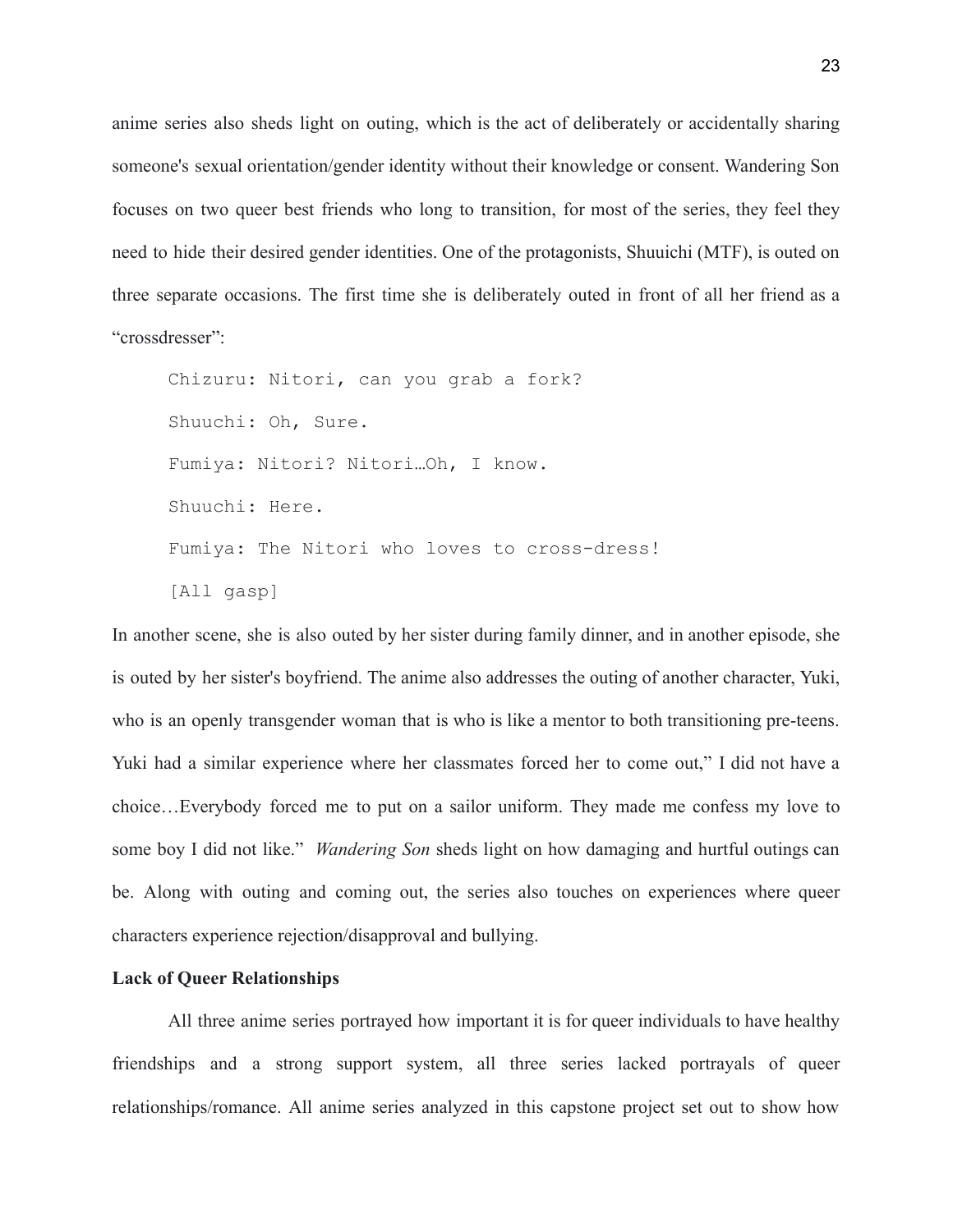important allyship and healthy, strong friendships can be for queer individuals. In *Paradise Kiss*, Isabella is encouraged to dress and be who she wants to be by her butler and close friend, George; in *Wandering Son*, both Suuchi and Yushino are able to get through all the hardships, adversity, and shame imposed on them by others due to their friendship and support for one another; in *Stars Align* Yuta is surrounded by friends that respect and care for them. When Yuta is being bullied or made uncomfortable throughout the series, his friends and teammates make sure to come to his aid. During a scene in the locker room, a classmate strips his shirt in front of Yuta, who purposely keeps their eyes forward. The classmate notices this, and he says." Huh? Come on, look at this! Aren't you—" before he can finish his sentence he abruptly gets cut off as Yuta's friends come to their defense yelling," Cut it out. Our manager is sensitive. That is right. He is bad at dealing with rude brutes like you."

While there is plentifulness of scenes like this one showing strong support systems, there is a lack of queer relationships in all three anime series. In *Paradise kiss,* one of the main characters is a proud bisexual fashion student, but throughout the series, he is in a relationship with straight, cisgender women, and his bisexuality is put on the backburner. Isabella, who is a transgender woman and George's best friend, has been in love with him since she could remember, yet that relationship was not explored further. The anime neglects to give her any romance or relationship development of any sort, unlike the other straight leading characters. This is a recurring theme in *Stars Align* as well; while it is revealed that Yuta has a crush on the captain of the tennis team at the beginning of the anime, that storyline is not further explored or addressed for the rest of the anime. The anime series did not feature any queer relationships but there was an abundance of hetrosexual relationhsips.

#### **Token queer**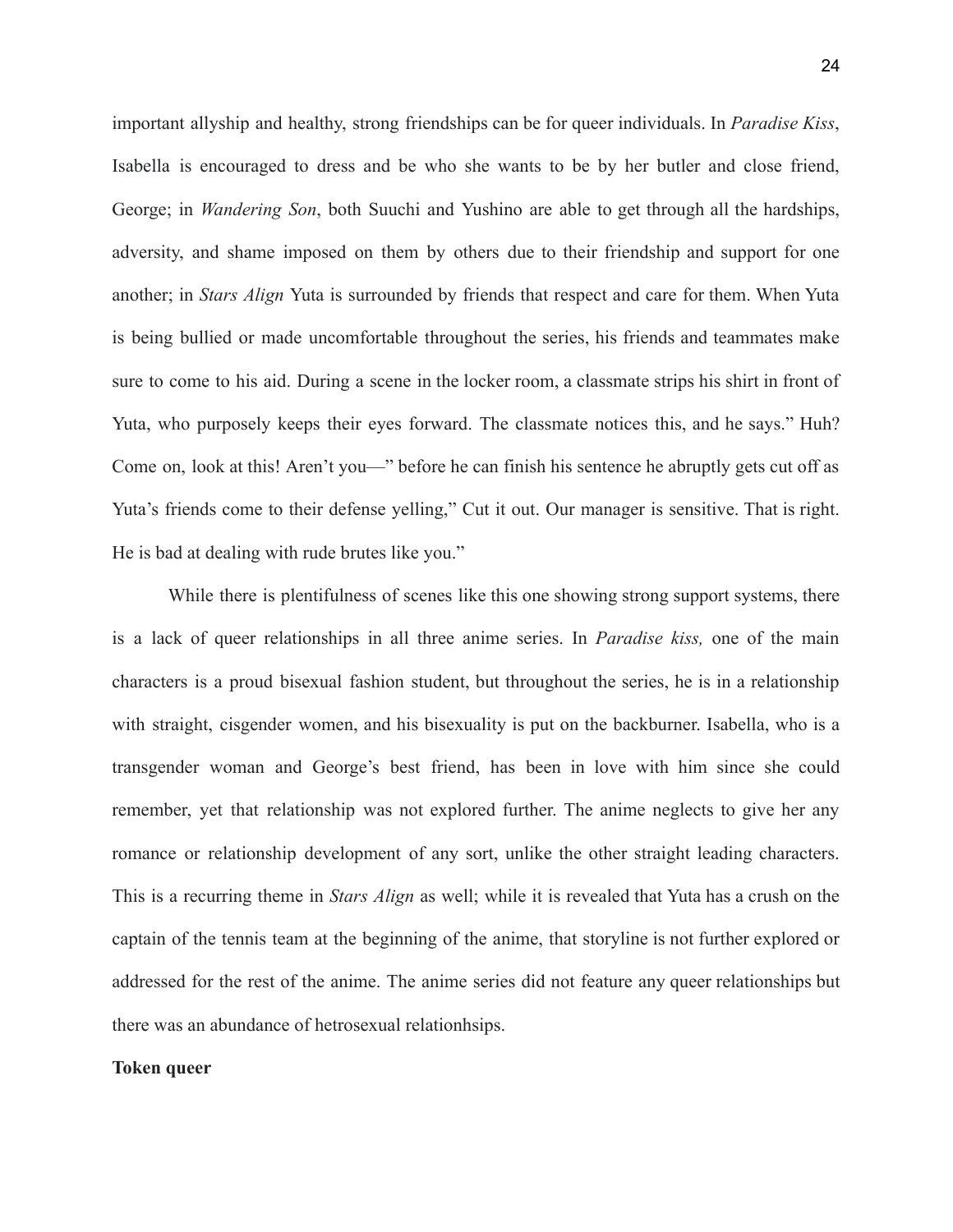A form of representation that is not entirely good representation is token representation. Token representation occurs when a queer character is introduced but does not play a notable role in the plot or does not have their identity meaningfully explored. The characters are not tied into the plot in such a way that their removal would have a significant effect. All three anime series had more than one explicit queer character, but two out of the series had token characters. These characters had far less screen time and were not developed sufficiently or were not essential to the plot. The majority of the queer characters in the anime series were limited to one specific episode dedicated to their sexuality, identity, or a coming-out scene, and while they were not erased for the rest of the episodes, they were not developed further.

In *paradise Kiss*, episode nine is dedicated to Isabella and her identity. Unfortunately, that is the only episode when Isabella is given a good amount of screen time and characterization. For the rest of the series, Isabella's character is not further developed and receives very minimal screen time occupying scenes in the background making tea, preparing snacks, or giving advice to other characters. In addition to receiving less screen time and no character development, the one episode that is supposed to be dedicated to her identity somehow is ultimately more about how one of the main characters got into fashion. This episode focused on her coming out story and the first time she ever wore women's clothing, but it is more about her best friend George and the power of fashion than about Isabella," I couldn't be born as a girl, but by dressing as a girl… I was given a magical hope. Beautiful dresses give people courage. With that belief, I've been making dresses with George." Token characters are also present in *Stars Align*; non-binary Yuta, and transgender Shou receive less screen time, and their characterization is limited to a single episode and remain in the background for the remainder of the series.

#### **American Animation: Subversive Humor**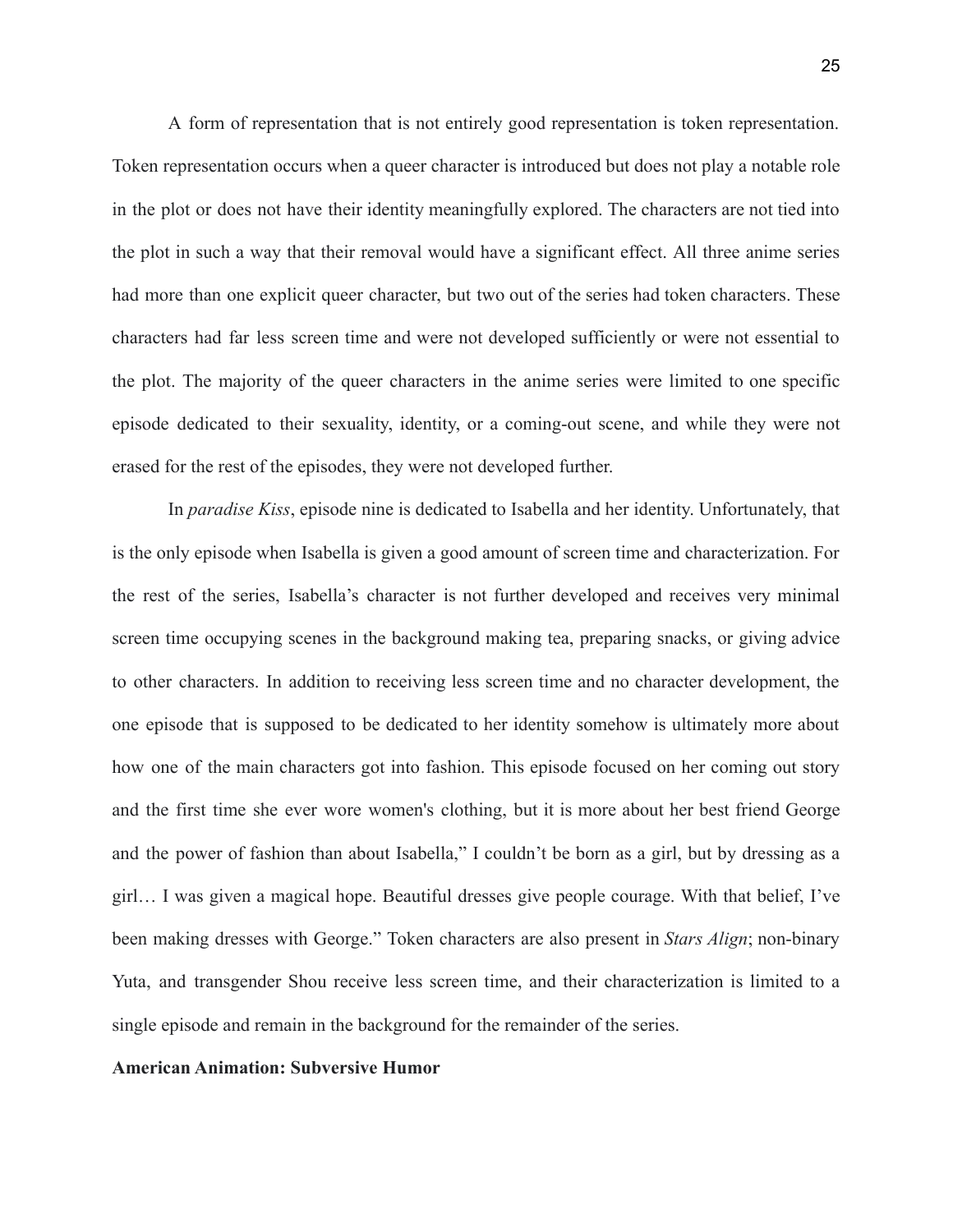Past animated shows have used queer characters for laughs to reinforce negative stereotypes and tropes of the LGBTQIA+ community. My analysis demonstrates that while the shows use humor, they do not make queer characters the butt of the joke. *Big Mouth* is an animated series about a group of teenage friends going through puberty. The animated series has opened discussion for a range of issues and hardships young people face during puberty, including sexual identity through raunchy humor. The show does not shy away from discussing and joking about taboo topics, but it does so in a way that does not come across as homophobic. In season four, the show introduces a new character, Natalie, a transgender teenage girl. During her introduction in the first episode of the season Natalie is deadnamed multiple times, quizzed by the boy campers on why she "decided" to become transgender as well as ask her a series of invasive questions, she is also deals with forms of gender policing from the girl campers who want to make her "pass" as a girl. Instead of passively tolerating all this casual transphobia, she throws back insults and sticks up for herself:

Nick: Uh, are you going to sleep here? Natalie: No, I'm staying in the girls' bunk. Background character: Nice, nice. So this is all a scam so you can just watch, you know, girls change and stuff? Natalie: Yep. You figured out my master plan. Background character: Do you pee standing up or lying down? Natalie: The fuck? Do you pee lying down? Seth: You know what, everyone? I'm just gonna ask the thing that we're all thinking but not asking. What does your crotch look like?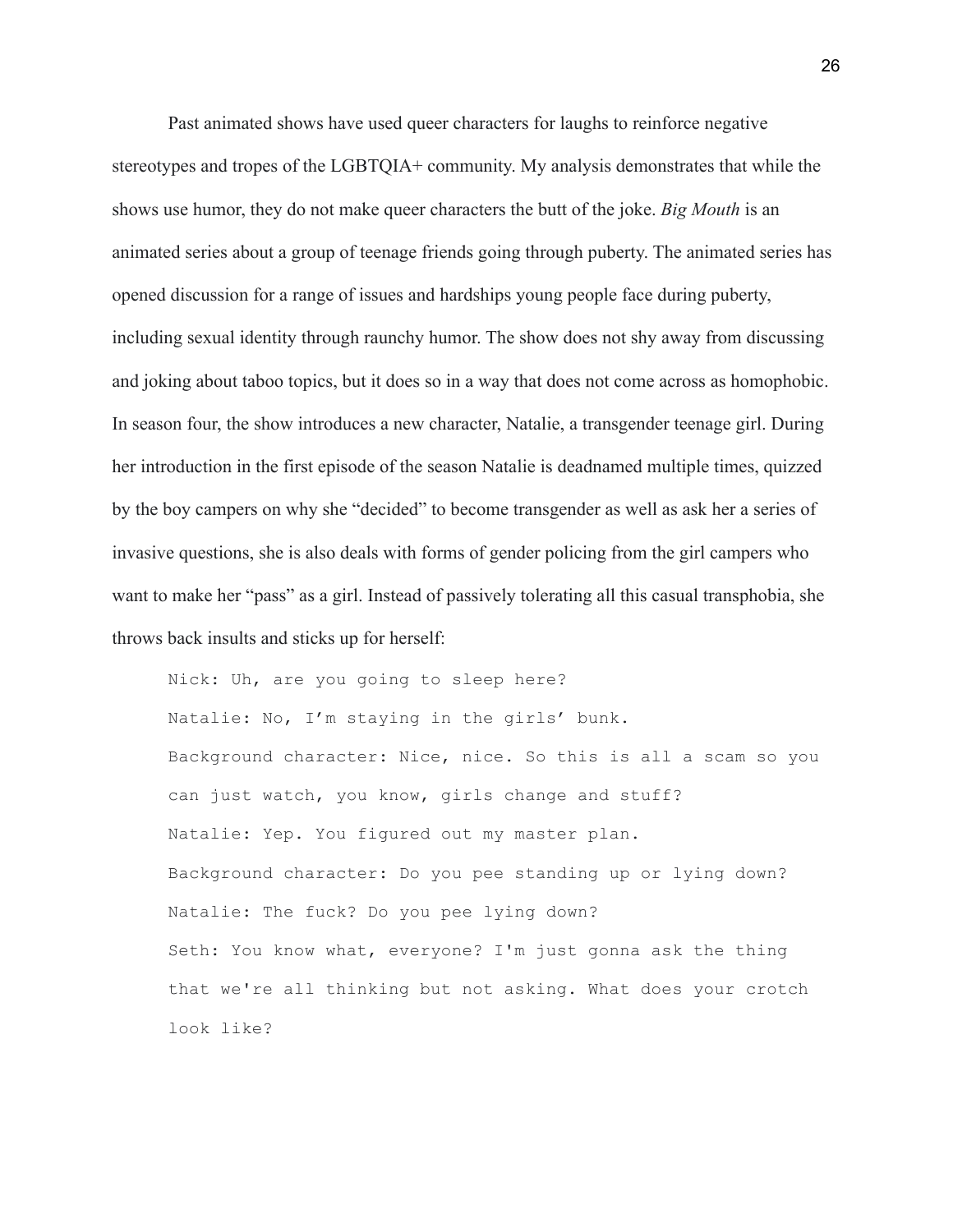Natalie: Oh, God. This is a disaster, but don't cry. They'll think you're weak, and they'll pounce. My crotch looks like the back of your mom's head while she's slurping me off.

This specific scene utilizes humor to purposely highlight various popular transphobic arguments and then rapidly shuts them down. In season three, the show also touches on biphobia when Jay, one of the characters, comes out as bisexual. While the portrayal of bisexuality was not completely accurate (I will further discuss this later) in this season, it did mention various ways bisexuality is invalidated, fetishized and the double standards for men and women. After coming out as bisexual Jay experiences biphobia by many of his classmates, in a specific scene his bisexuality is dismissed:

> Jay:I don't know if you heard any of what I just said, but, uh, pretty sweet I'm bi, huh? Mathew: Oh, honey, you can just say you're a top, you don't have to say you're bi. Jay:What? Mathew: How do I say this? Usually, when a guy comes out as bi, he's just making a rest stop on his way to Gay Town. Jay:Gay Town sounds fun, but I have thought a lot about it, and I belong in Biami. [chuckles] Caleb:Biami is not a real place. Mathew:See, Caleb gets it.

This is one of many various harmful ways bisexuality is often invalidated, the idea that it does not exist. Individuals that come out as bisexual are going through a phase or are just confused or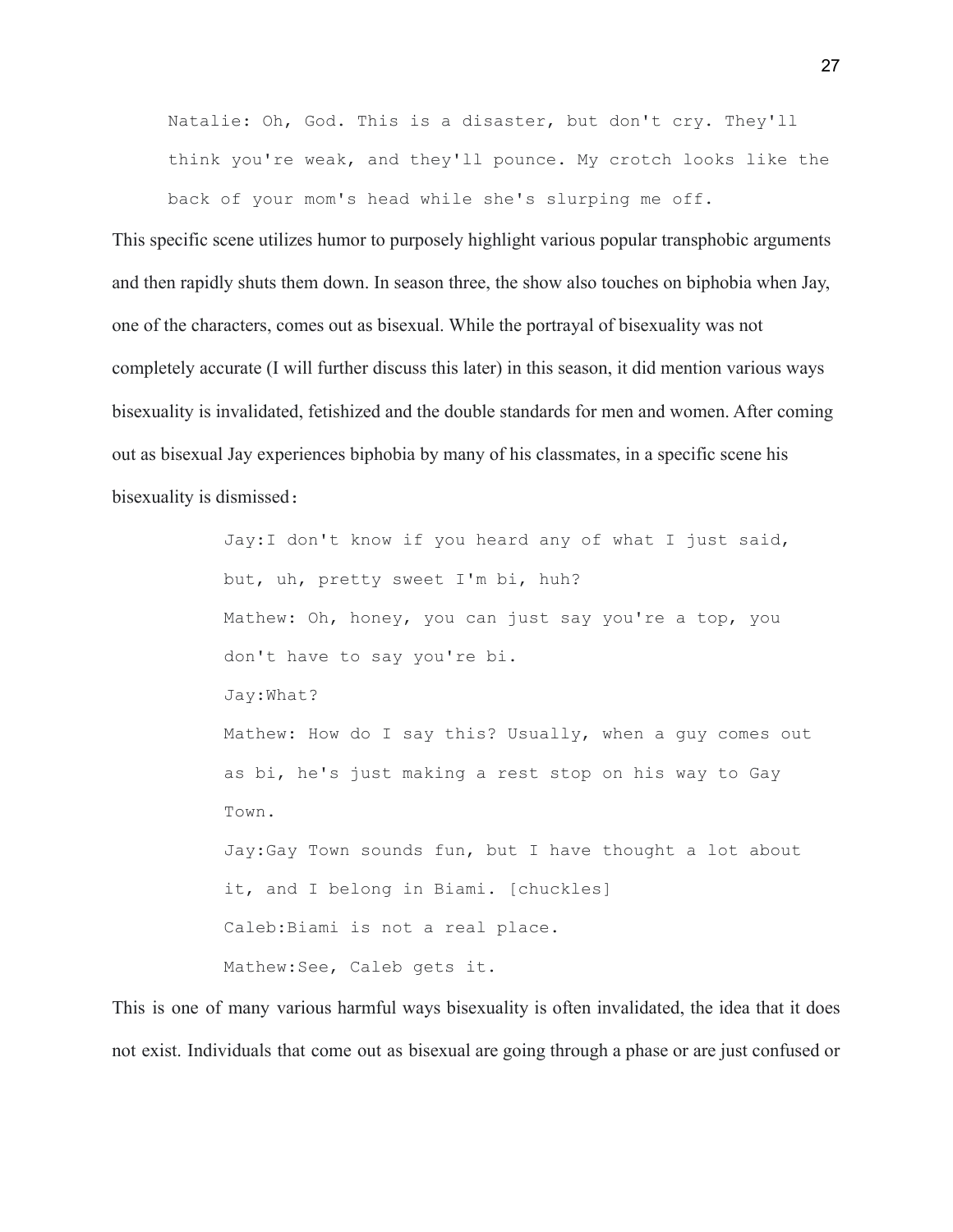undecided and will ultimately realize they're either homosexual or heterosexual. Other bisexual sterotypes discussed include only coming out for attention:

> Jay:Hey,hey! So? Andrew:What? Jay:What about my big news? Andrew:Oh, that you're bi? Yeah, we just assumed that was a ploy for attention. Jay: What? No way! Seriously, guys, I'm bisexual.

The double standard of bisexuality is also addressed, bisexual men are stigmatized while bisexual women are fetishized in society:

> Nick: Yeah, we're, we're pretty uncomfortable with this. Andrew:No judgment, bi's-- bi's weird. Jay: You guys suck. When you heard that Ali was into guys and girls, you thought it was so cool. Andrew:Because in her case, it is. I mean, Ali has very smooth, porcelain skin. She's number one on my skin list. Nick:I guess what Andrew's trying to say is bisexuality just feels different for boys than girls. Jay:Well, that's totally fucked! Andrew:Yeah, man, you're right, it's a double standard. But standing here with you half-naked, ah, I'm a little uncomfortable.

These two specific scenes realistically and correctly shed light on common insults/stereotypes and immediately shuts them down. Jay's portrayal of bisexuality in a queerphobic society is something that many queer individuals can relate to.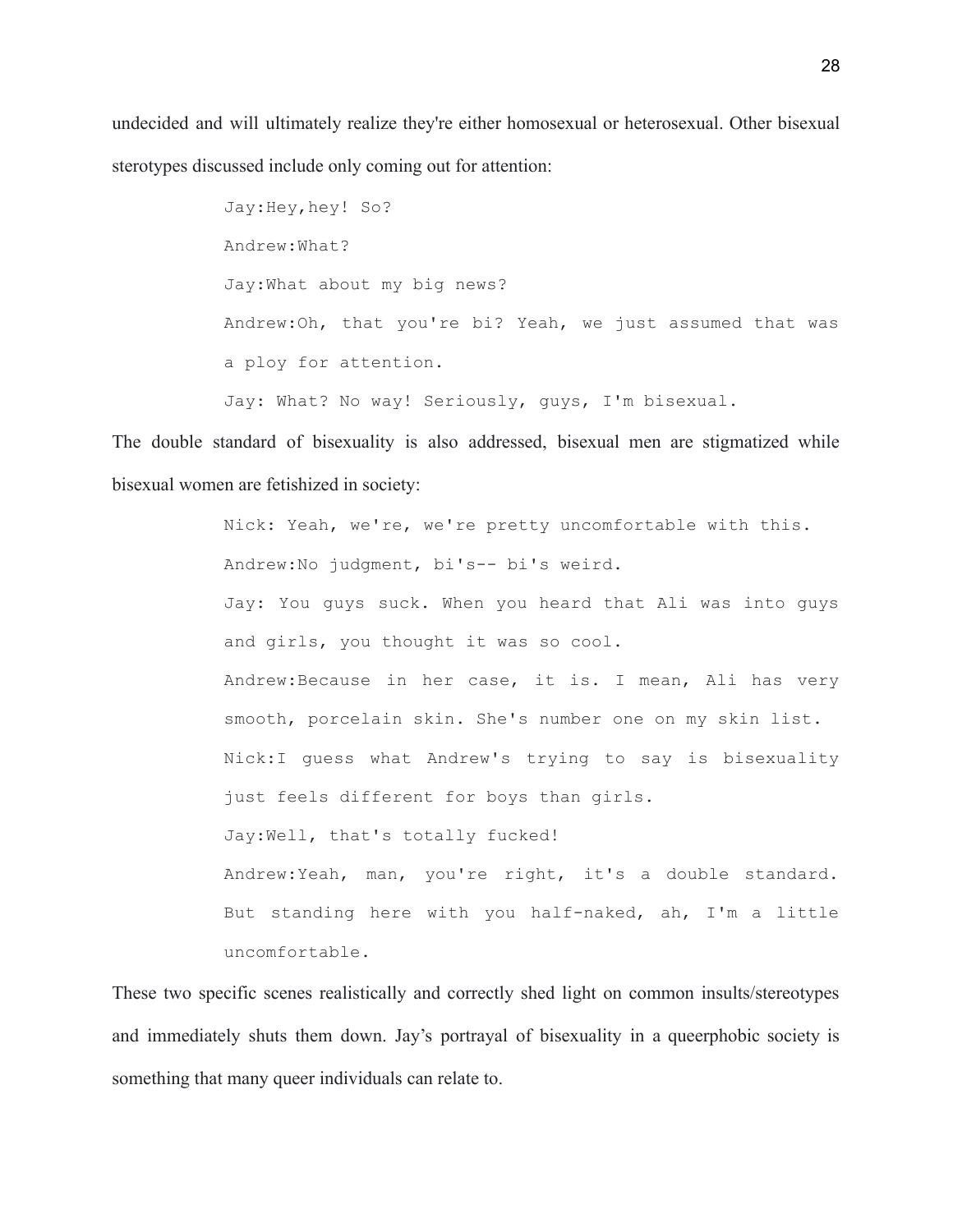## **Representation setbacks**

While animated series like *Big Mouth*, do not shy away from exploring various aspects of sexuality and sexual orientations, that does not mean that their portrayals are by no means perfect. Unfortunately, in season three the animated series only got some things right about bisexuality and pansexuality and missed the mark on certain aspects of their portrayals. In season three a specific scene undid a lot of the great work the animated series had done as far as queer representation. The show introduced a new character, who proudly introduces herself as pansexual:

Ali:Okay, um, I play soccer, I'm a Ravenclaw, and not to make all you normies shit your Old Navy undies, but I am pansexual. Nick: Uh, hi, Nick Birch, Gryffindor. The pansexual thing sounds intriguing. Could you speak to that some more? Ali: Pansexual means I'm into boys, girls, and everyone in between Nick:I thought that was bisexual?

Ali:No, bisexuality is so binary.

The shows attempt to depict distinctions between bisexuality and pansexuality was wrong for several reasons. To begin with claiming bisexuality is "so binary" is incorrect and a quite common assumption many individuals have. This assumption is not only in correct, but it put out the dangerous message that bisexuals are only attracted to cisgender men and females and is not inclusive of transgender and non-binary identities. Bisexuality means you can be physically, romantically, and/or emotionally attracted to people of more than one gender. Ali goes on to explain her own identity with a food metaphor that does not correctly define pansexuality, "Being pansexual means my sexual preference isn't limited by gender identity…It is like, some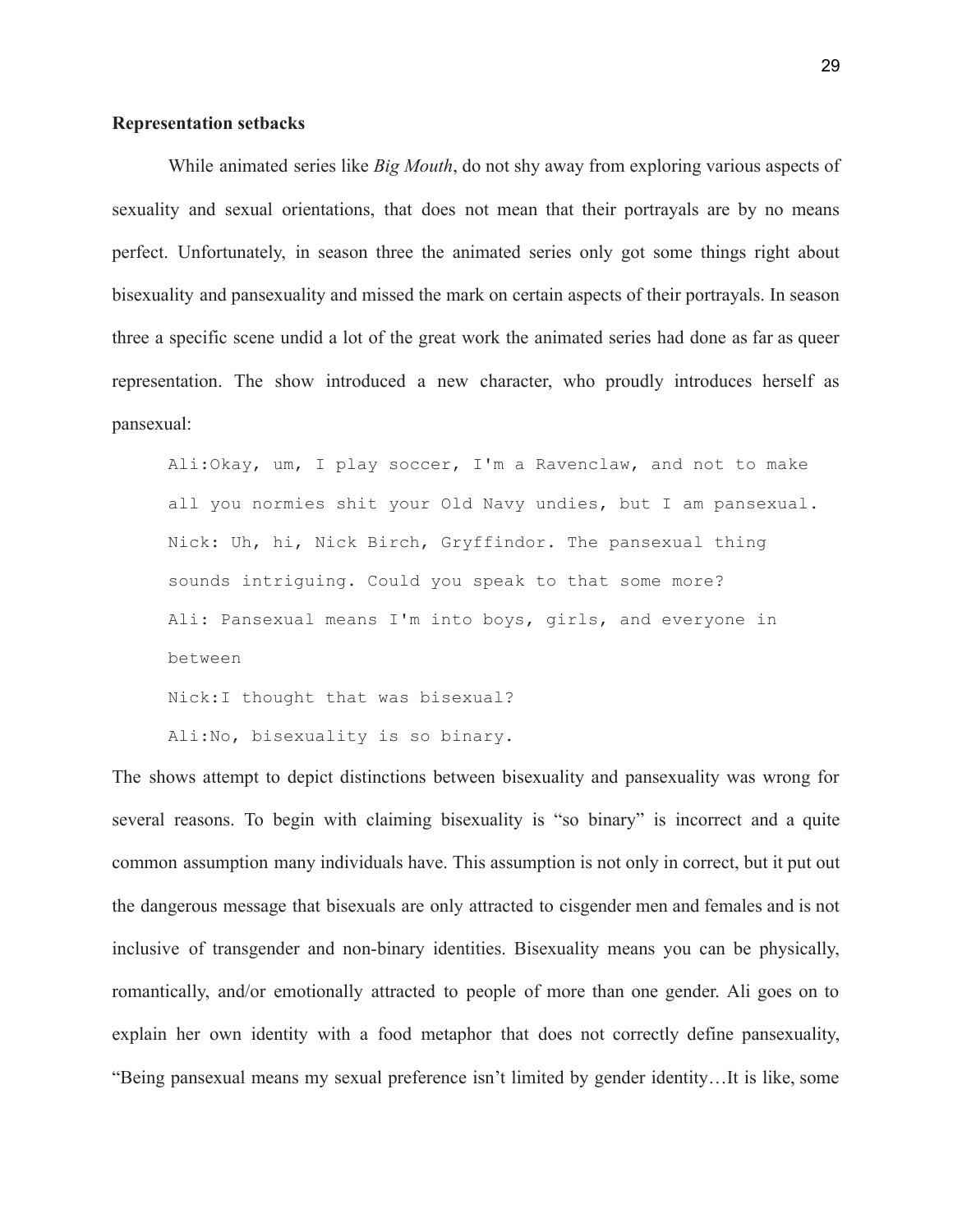of you borings like tacos, and some of you like burritos, and if you're bisexual, you like tacos, and burritos. But I am saying, I like tacos, and burritos, and I could be into a taco born a burrito, or a burrito, that's transitioning into a taco. And honey, anything else on the fucking menu." There is a lot of things wrong with this definition of pansexuality, not only did the show described it with astonishing binary terms but they failed to distinguish that pansexuality means that someone is attracted to people regardless of their gender and not that someone is attracted to all genders. "Using 'burritos' and 'tacos' as stand-ins for genital organs is a dangerous binary construction of the spectrum of biological sex but shows a troubling depiction of transgender individuals. The troubling description of transgender identity, "a taco that was born a burrito"/ "a burrito that is transitioning into a taco" implies that transgender individuals are of a separate gender all together and that they need affirmation through medical transition. This description of transgender identities is very harmful and dehumanizing. While the show did an excellent job addressing the stigma affecting bisexual men go through hey failed to define bisexuality and pansexuality accurately and respectfully.

#### **Casual Queer Representation**

There are not many television shows that portray casual queerness, especially animated shows. *BoJack Horseman* and *Kipo and the Age of the Wonderbeasts*' are an exception. Both animated shows are an example of casual representation, and this is when a character is part of the LGBTQIA+ community, but they are not solely defined by their sexuality or gender identity. *Kipo and the Age of the Wonderbeasts'* is the first children's animated show that explicitly and candidly used the word "gay.'" This animated show did not wait for the last episode to confirm the queerness of a character, dance around the characters' sexuality or queer coded them. In episode four of the first season of *Kipo and the Age of the Wonderbeasts*,' the main character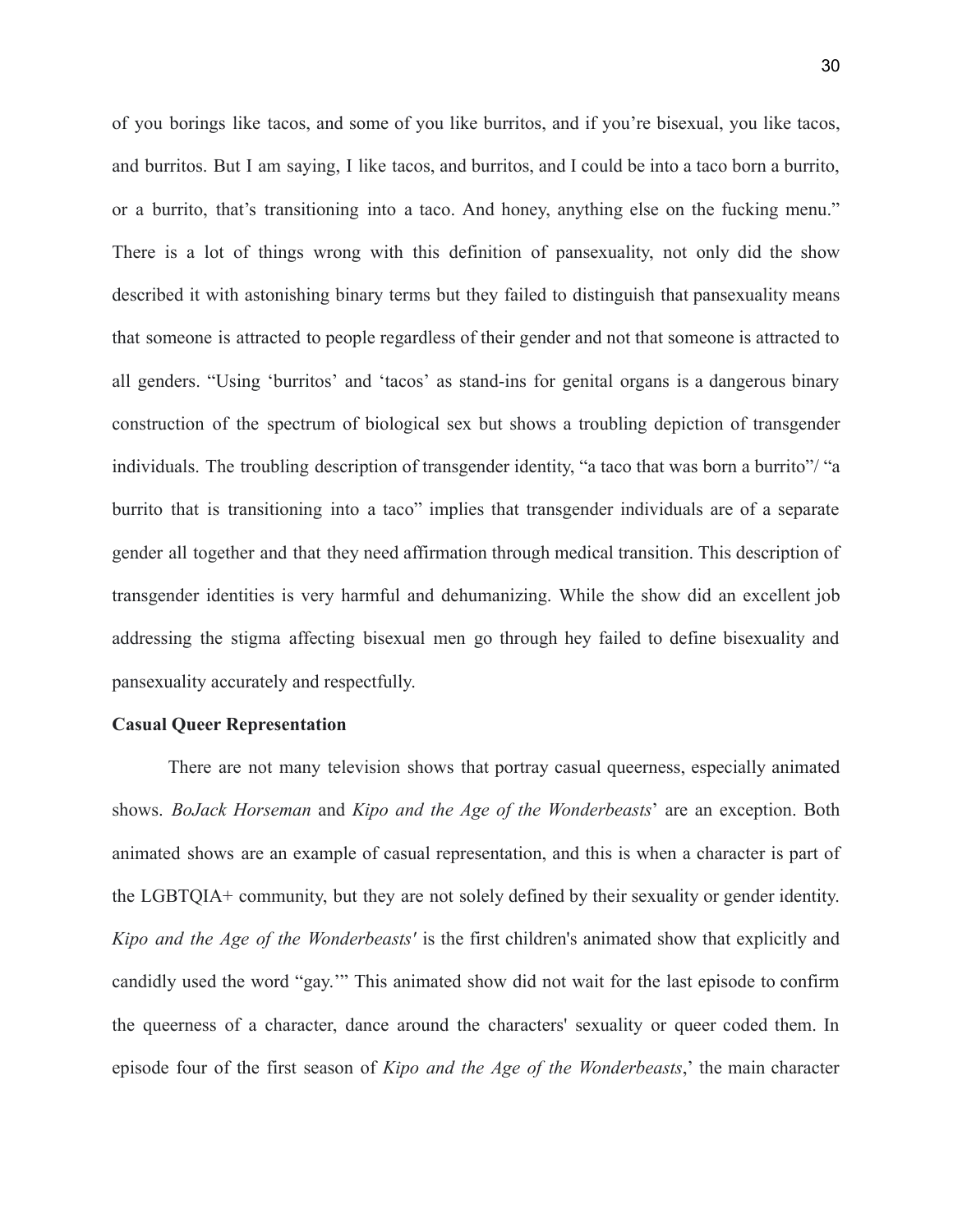Kipo works up the courage to confess her feeling for Benson another main character. To my surprise he kindly tells her that he does not see her in a romantic way not because there is anything wrong with her but because he is gay:

Kipo:I don't know if it's that I'm turning 13, but I feel different right now.And I feel like I need to tell you that… [sighs] I think I like you. Benson:Oh…Oh! Oh… Kipo:[sighs]You don't feel that same. Benson:Oh, no! No, I like you, too.Really, really like you! You're all kinds of awesome!But you should know something…[chuckles] Kipo:You like me as a friend. Benson:Yes!Because… I'm gay. Kipo:Oh…[gasps]Oh!I totally misread your signals.Is it OK if I curl up into a ball right now? Thank you, though, for just, uh, I don't know, being you?OK, that was a really dumb thing to say.I think I'm just trying to say, I'm glad we're friends.

Bensons' coming out was not made into a huge deal, but it was not ignored by characters around him either. The show soon moves on to the plot of the episode but that is not the only time Benson's queerness is portrayed in the show, unlike other children's animated series that rely on one single major coming out moment/episode followed by no references to a character's queerness. Throughout the series there Bensons' queerness is not pushed to the backburner, there is a development of a romantic relationship. Bensons and Troy's relationship is portrayed in the most nonchalant way possible; they have scenes professing their love for each other, a prom proposal scene and many heartfelt scenes of them flirting, embracing and kissing. The series does not shy away from displaying queer romance, When Troy and Benson meet for the first time the two lock eyes, the screen turns pink and a song starts playing with lyrics explicitly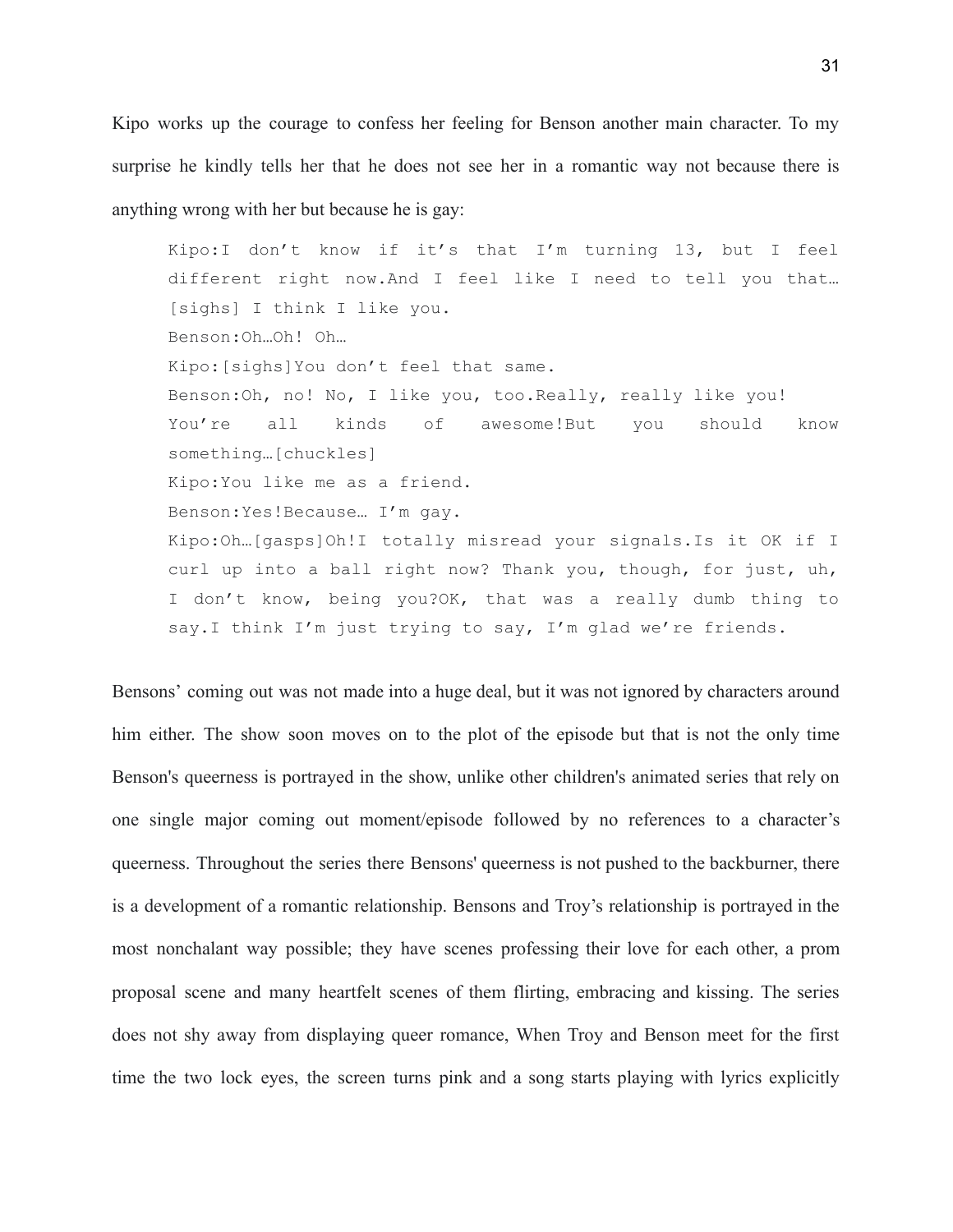referencing falling in love with someone," Can it be true…Think I'm falling in love with you. You make me feel so blue." *Kipo and the Age of the Wonderbeasts'* is a notable example of respectful and positive queer diverse representation, not only does the series provide a straightforward and casual attitude to Benson's and Troy's' sexuality, their romantic life and sexuality are important but do not define them, and they are LGBTQ characters of color.

*BoJack Horseman* is another example of diverse casual portrayal of queerness. The series is not known to shy away from addressing topics that are considered taboo and normally ignored, like depression, addiction and detrimental illnesses, abortion, and asexuality. Asexuality is an underrepresented orientation in all mediums of media, BoJack Horseman is the only series with a openly asexual main character where his identity is adequately explored but does not define his character. Todd's asexuality is portrayed in a realistic and genuine way. In the end of the third season Todd's asexuality is hinted at when his ex-girlfriend questions his sexuality:

Emily:Todd, can I ask you something? Todd:Of course. Emily:What's your deal?I feel like you like me, but you don't like me but you like me. And I don't know what that is.Are you gay? Todd:Whoa. Why would you even–? Emily:You can tell me if you're gay. It's fine.This isn't the 1600s or some places in the present. Todd:I'm not gay. I mean I don't think I am.But I don't think I'm straight, either.I don't know what I am.I think I might be nothing. Emily:Oh well, that's okay. Todd:Yeah? Emily:Yeah of course.

This scene is a very realistic depiction of what it is like to be asexual in a society that struggles to see anything beyond "straight" and "not straight. Todd's' response is also a realistic, relatability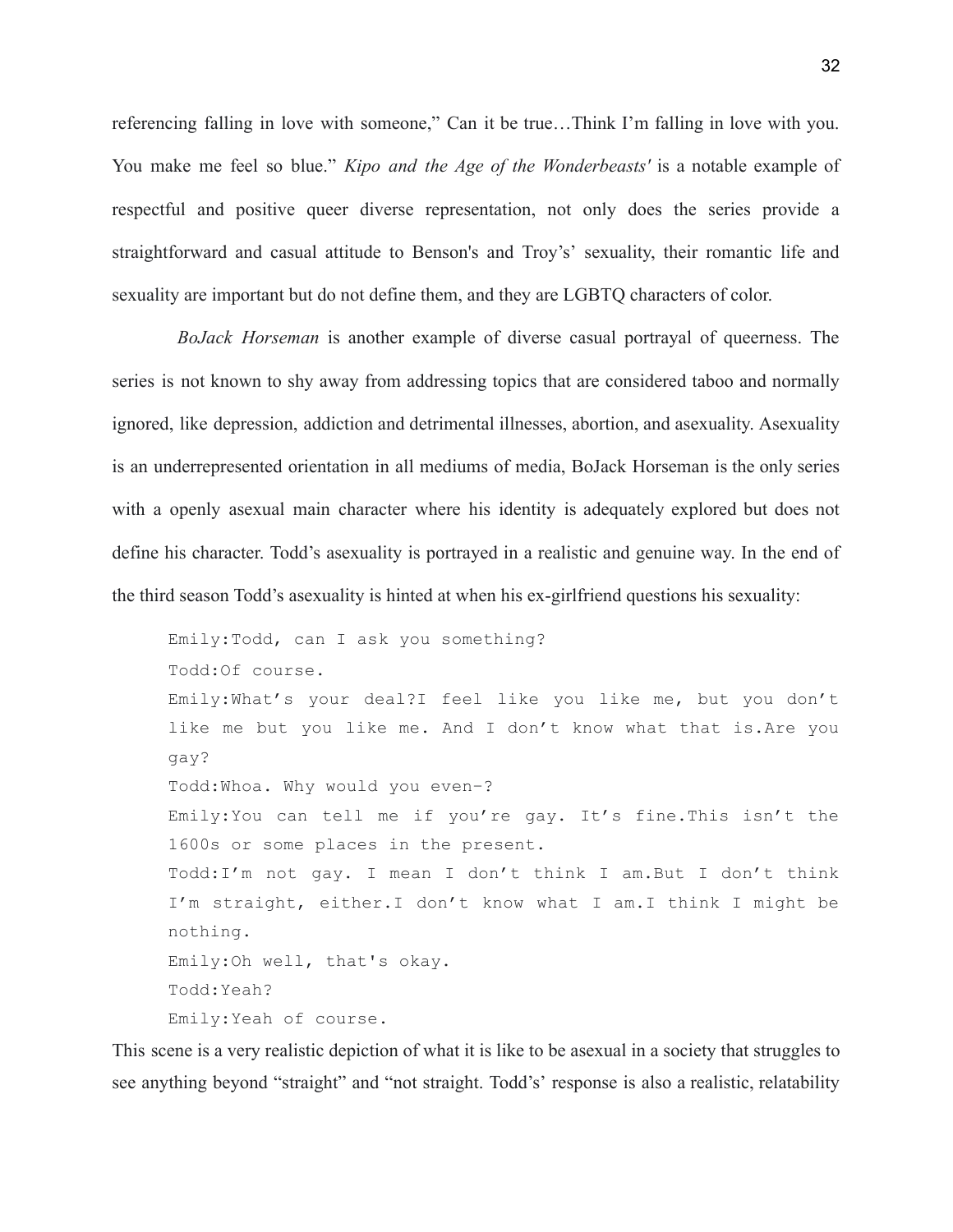portrayal of what it is like questioning and struggling to come to terms with your sexuality/identity in a society where asexuality is ignored. In season four, Todd finally comes to terms with his sexual orientation and comes out as asexual:

Todd:I guess they're not gonna put you in the best friend hall of fame.But I don't know that I loved her. I don't think I'm allowed to be in love. Bojack:Don't say that. You do so much for everybody. Todd:Thanks.It was shitty what you did with Emily, but, um… I think I'm… asexual. Bojack:A sexual what? Dynamo, deviant? Harassment jawsuit waiting to happen? Todd:No. Asexual,not sexual. Bojack:Ohh. Todd:I'm sure you think that weird. Bojack:Are you kidding? That's amazing. Todd: It actually feels nice to finally say it out loud.I am an asexual person.I am asexual.

These two scenes are an example of how both friends react with acceptance and without judgment. Both reveals are acknowledged but not made a big deal, and the show carries on normally after. Todd's' asexuality is thoughtfully explored and intertwined throughout the rest of the series. Todd is portrayed as a character that happens to be asexual and not an asexual character that is entirely defined by his sexuality.

#### **Analysis**

This study finds that Japanese animated series representation of the LGBTQIA+ community includes sob stories, tokenism, and a lack of portrayal of queer relationships, while American animated series portray queerness through subversive humor and casual queer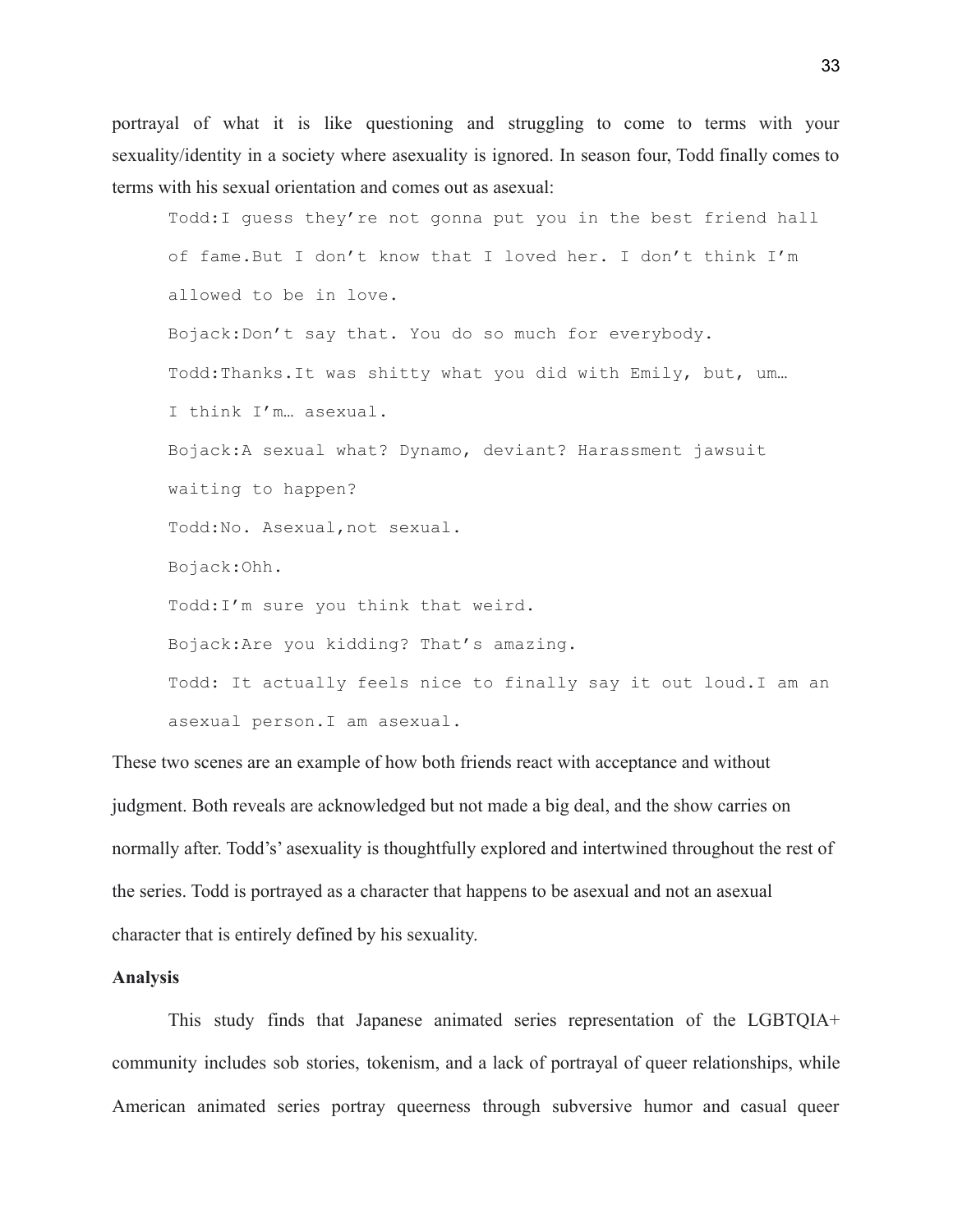representation but also face setbacks with the inability to accurately define queer sexual orientations. When discussing diverse and meaningful representation in spaces such as animation, there are various criteria to look at. First, is the representation diverse in terms of representation of various sexual orientations, gender identities, and racial diversity? Secondly, does the portrayal of queer characters pass the Vito Russo test? Lastly, if they pass the test, is the representation accurate and unproblematic?

After analyzing both American and Japanese animated series depictions and portrayals of queer characters, the data shows that American animation had the most diversity when it came to the number of various identities and sexualities portrayed. Out of all 3 Japanese animated series, there were a total of 8 canon queer characters; 5 of them were transgender, two of them were bisexual, and one was non-binary. In the American animated series episodes, there were a total of six canon queer characters: two gay men, one asexual, pansexual, transgender, and bisexual. The results show that in Anime, there is a high representation of transgender characters, but other sexual orientations are underrepresented. In American animation series, various sexualities and identities are represented. Racially diverse queer characters are extremely hard to come by in any form of media, and there is no surprise this statement holds true to animation. Out of all six queer characters analyzed in the American animated series, only two were people of color. Now, it is no secret that most anime characters are Japanese, given the fact that anime is from Japan, but many series have introduced other POC. With this being said, anime has the potential of portraying racially diverse queer characters, but unfortunately, that is not the case. When it comes to anime, racially diverse queer characters are almost non-existent. My findings conclude that there is also a lack of representation of queer POC in both animated mediums.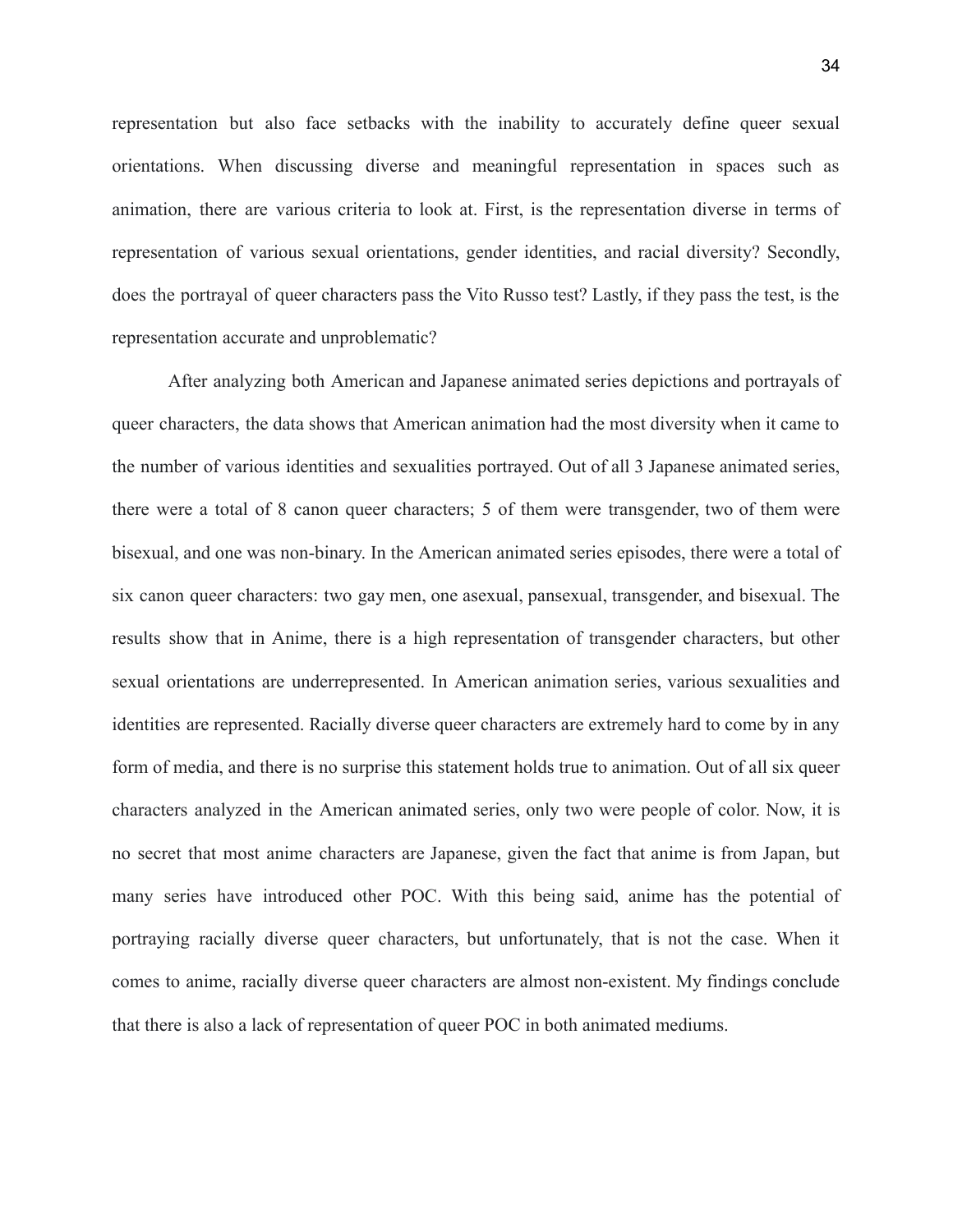According to GLADD, the Russo test is designed to analyze how LGBTQIA+ characters are represented in fictional work. To pass the analytical test, the following must be true: the film or show contains at least one character that is identifiably lesbian, gay, bisexual, transgender, and/or queer, and that character must not be solely or predominantly defined by their sexual orientation or gender identity, and the character must be tied into the plot in such a way that their removal would have a significant effect. My data concludes that none of the anime series were successful in passing the analytical test. While all three series included at least one character that is part of the LGBTQIA+ community, the other two criteria were not met. *Stars Align* and *Paradise Kiss* fail to pass the second and third requirements. The queer characters are predominantly defined by their sexual orientation or gender identity, and their removal would not have a significant impact. *Wandering Son* has identifiable queer characters, and they are tied into the plot in such a way that their removal would have a significant effect, but they are solely defined by their gender identity. In comparison, all three American animated series passed the Russo test. Queer characters in *Big Mouth*, *BoJack Horseman*, and *Kipo and the Age of Wonderbeasts* are not solely defined by their sexual orientation or gender identity and are tied into the plot in such a way that their removal would have a significant effect.

While passing the simple test is a step in the right direction toward positive and meaningful queer representation, that does not mean that the representation is free of problems or offensive content. It is important for media to include substantial, multidimensional queer characters that pass this simple test, but it is also important to portray these characters in a respectful, accurate, and non-problematic way. While the three American animated series passed the Russo test, it does not mean that all were free of flawed representation. *Big Mouth* specifically had some setbacks with their queer representation. While they had done an excellent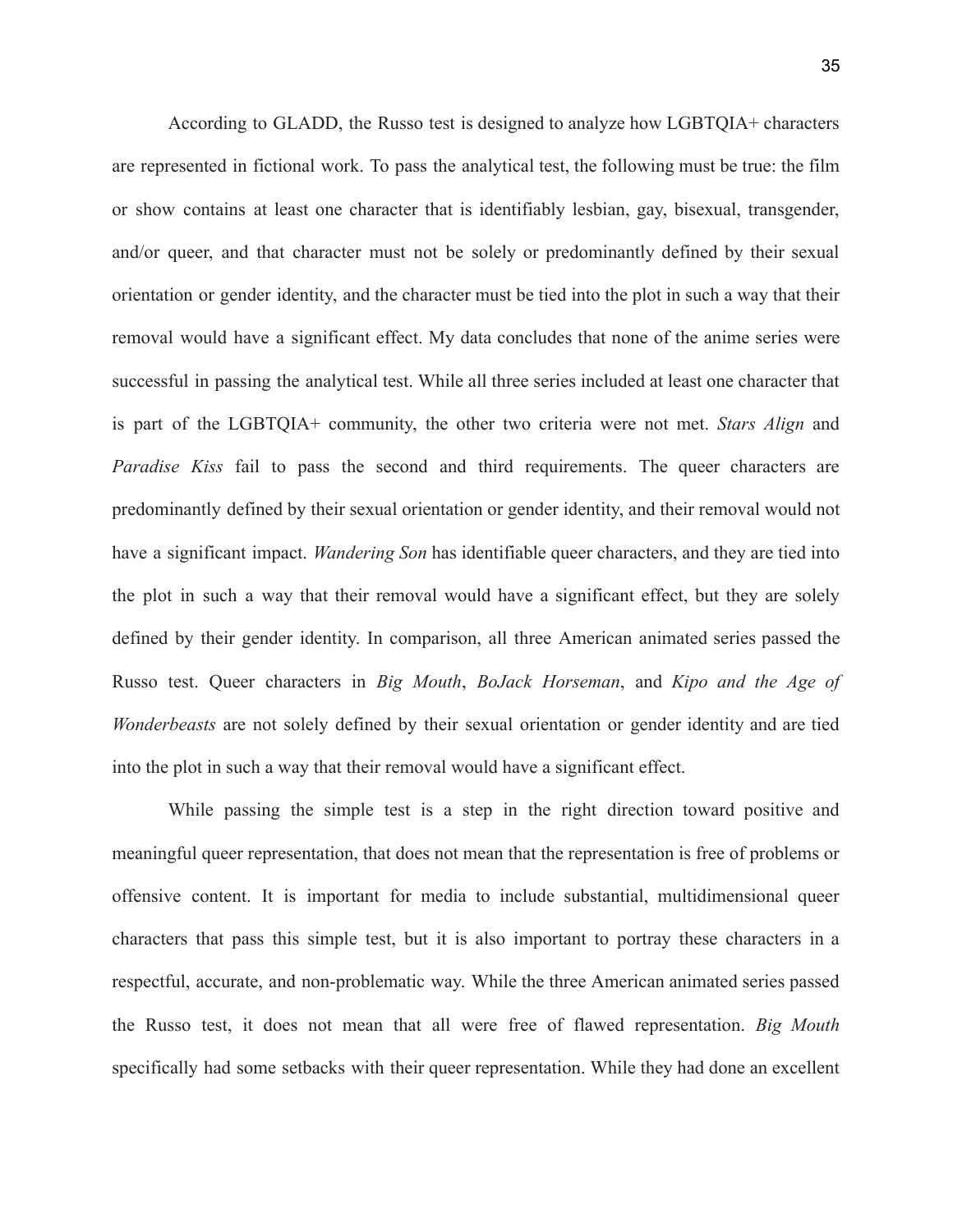job in the previous seasons, there were a few problematic scenes. Their definition of bisexuality and pansexuality missed the mark by perpetuating stereotypes that surround both sexualities. The other two American animated series were free of problematic portrayals. While none of the anime series passed the Russo test, that does not mean the representation was necessarily negative. All three anime series were free of problematic stereotypes and portrayals. The representation of queer characters was tokenized, which is one of the reasons they did not pass the Russo test. In conclusion, while the American animated series passed the analytical test, not all representation was unproblematic and accurate. Queer representation in anime was fairly accurate but not free of flaws either. In terms of all three criteria discussed above my data concludes that American animation had overall better queer representation compared to the anime series in terms of quantity and quality.

#### **Conclusion**

<span id="page-36-0"></span>Despite the extensive and undeniable progress regarding LGBTQIA+ visibility and representation over the past decades, there is no denying that significant issues remain with respect to the quantity and quality of portrayals of sexual and gender minorities in animation. In regard to my research question my findings show that American animation representation of the queer community subverts negative stereotypes through humor and portrays queerness in a very casual way, but there were some flaws with inaccurate definitions of sexualities. The representation of the LGBTQIA+ community in anime series contained realistic struggles the queer community face, token characters, and there was lack of queer relationships. My finding demonstrates that there has been undeniable shift in how the LGBTQIA+ community is portrayed in the last few decades but there is still room for improvement. To move forward and achieve better quality and diverse queer representation the writer's room needs to be diversified.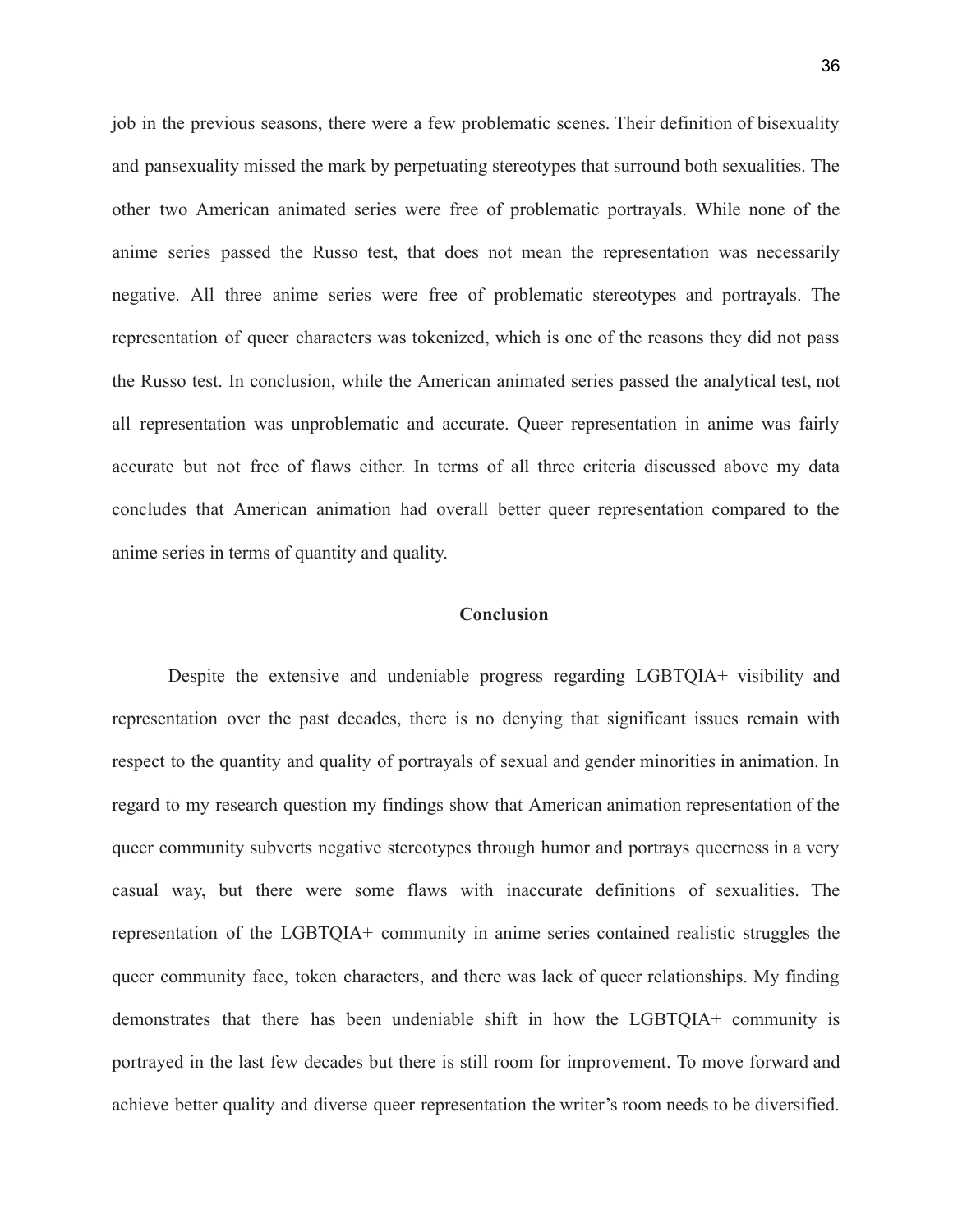To truly create inclusive and meaningful queer representation there must be an increase in diversity behind the scenes. Majority of writers and directors are straight, cisgender, white male, which needs to change in order to achieve better representation. It is also important for writers and directors to at least do research on the sexuality or gender identity being portrayed if they aren't part of the group themselves.

This work expands upon previous literature by providing a qualitative study on how two forms of animation portray characters that are explicitly stated as queer. Past literature focused on queer coded characters in children and adult animated series (Brennan, 2018; Dennis, 2003; Dhaenens et al.,2012; Dhaenens,2014; Dunn, 2016; Johnson, 2010; Kim et al.,2007; Lugo-Lugo et al., 2009; Perea, 2018; Ravela, 2017; Raymond, 2013; Santos et al., 2019;(Blodget et al., 2019; Garg, 2019; Hoskin, 2018). By focusing on two distinct cultures scholars can begin to understand how LGBTQIA+ representation differs in both forms of animation in terms of quality and quantity.

#### **Limitations and future research**

There were some limitations to this qualitative study including time strains and limited content. Due to the limited time I had to complete this study, I was only able to analyze fifteen episodes total. A sample of more episodes might paint a better picture of how the LGBTQIA+ community is portrayed in both forms of animation. This research opens ways for further research of the LGBTQIA+ community and their portrayals in animation. My study was limited shows in streaming services, this opens the possibility to explore and compare how queer representation in streaming services and cable TV differ. Another suggestion for future research involves comparing LGBTQIA+ representation in the two common forms of audiovisual translations in anime, subtitled and dubbed. There has been a history of major changes in various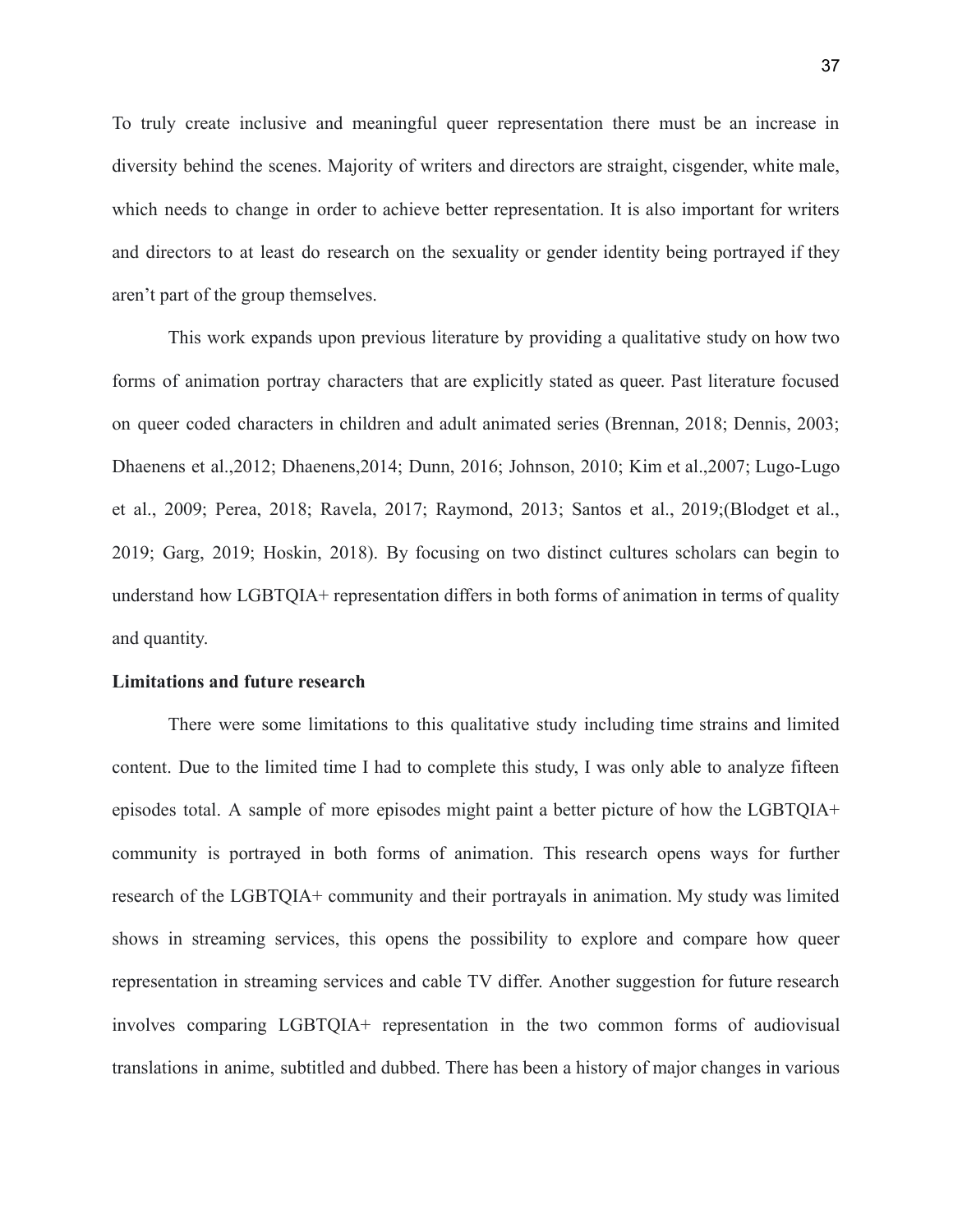anime series once sold and brought to American audiences. A big example is Sailor moon, in the English-dubbed version two queer characters were rewritten as cousins (Hoskin, 2018). Further research on the English-dubbed and the Japanese-subbed versions of anime series could expand on this research. A final suggestion for future research includes analyzing and comparing how animation portrays queer POC characters versus White queer characters. All suggestions would contribute to queer studies and media studies.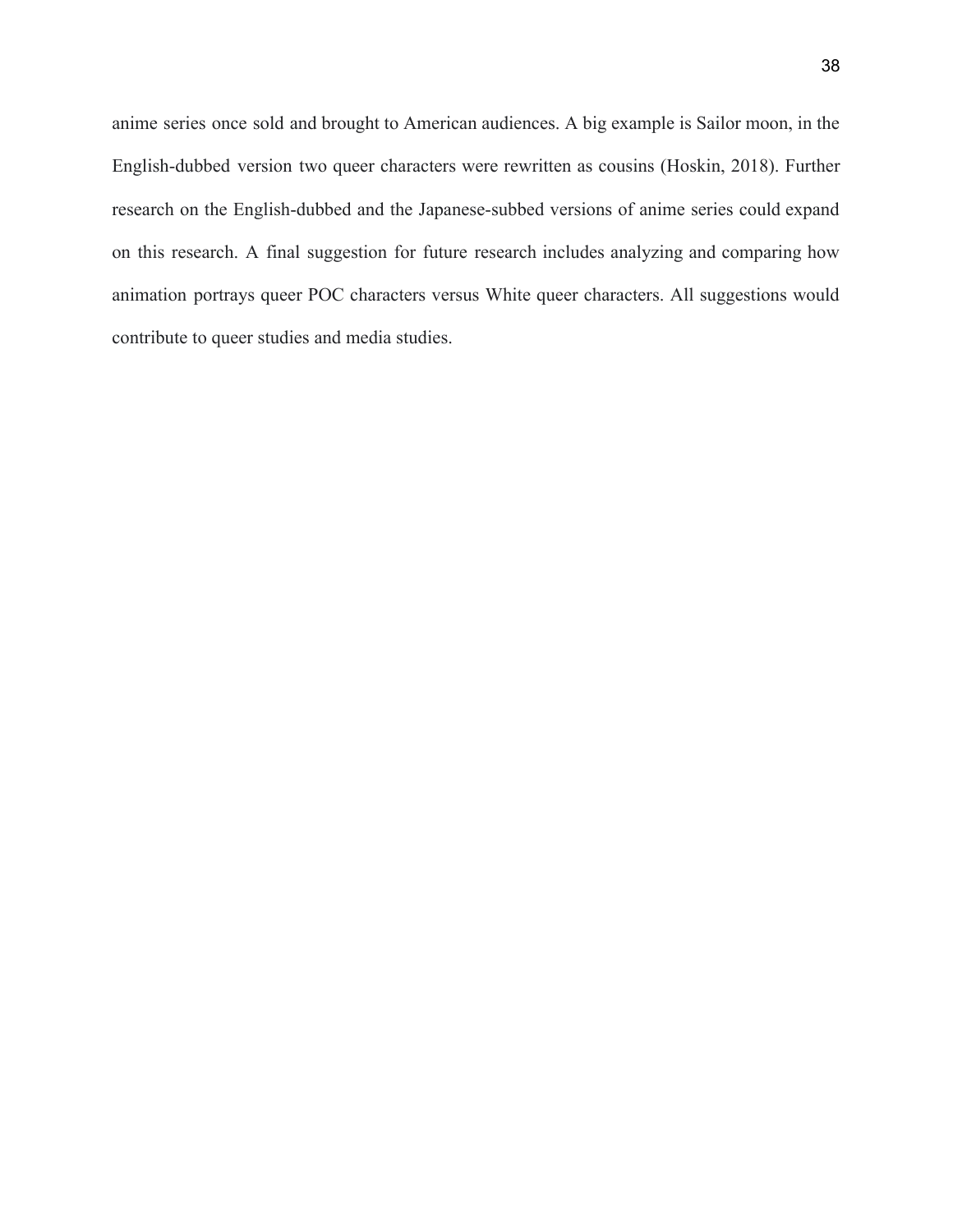#### **Bibliography**

- <span id="page-39-0"></span>Akane, K. (Writer), & Akane, K. (Director). (2019, November 7). Episode 5 (Season1, Episode 5) [TV series episode]. In S. Itou (Executive Producer), *Stars Align*. Flying Dog.
- Akane, K. (Writer), & Akane, K. (Director). (2019, November 7). Episode 8(Season1, Episode 8) [TV series episode]. In S. Itou (Executive Producer), *Stars Align*. Flying Dog.
- Amick, C. (Writer), & Copeland, C. (Director). (2020, January 14). Ratland (Season 1, Episode 6) [TV series episode]. In C.Austen (Executive Producer),*Kipo and the Age of Wonderbeasts*. DreamWorks Animation Television.
- Amick, C. (Writer), & Copeland, C. (Director). (2020, January 14). Beyond the Valley of the Dogs (Season 1, Episode 10) [TV series episode]. In C. Austen (Executive Producer),*Kipo and the Age of Wonderbeasts*. DreamWorks Animation Television.
- Bengtsson. (2016). How to plan and perform a qualitative study using content analysis. NursingPlus Open, 2, 8–14. https://doi.org/10.1016/j.npls.2016.01.001
- Blodget, B., & Salter, A. (2019). What was missing children's queerbaiting and homoromantic exclusion in adventure time and steven universe. In J. Brennan(Ed.), Queerbaiting and fandom: teasing fans through homoerotic possibilities (pp.142-154). University of Iowa Press.
- Bob-Waksberg, R. (Writer), & Winfrey, A. (Director). (2016, July 22). That Went Well (Season 3, Episode 12) [TV series episode]. In A. Bulkley (Executive Producer),*BoJack Horseman*. Tornate Company.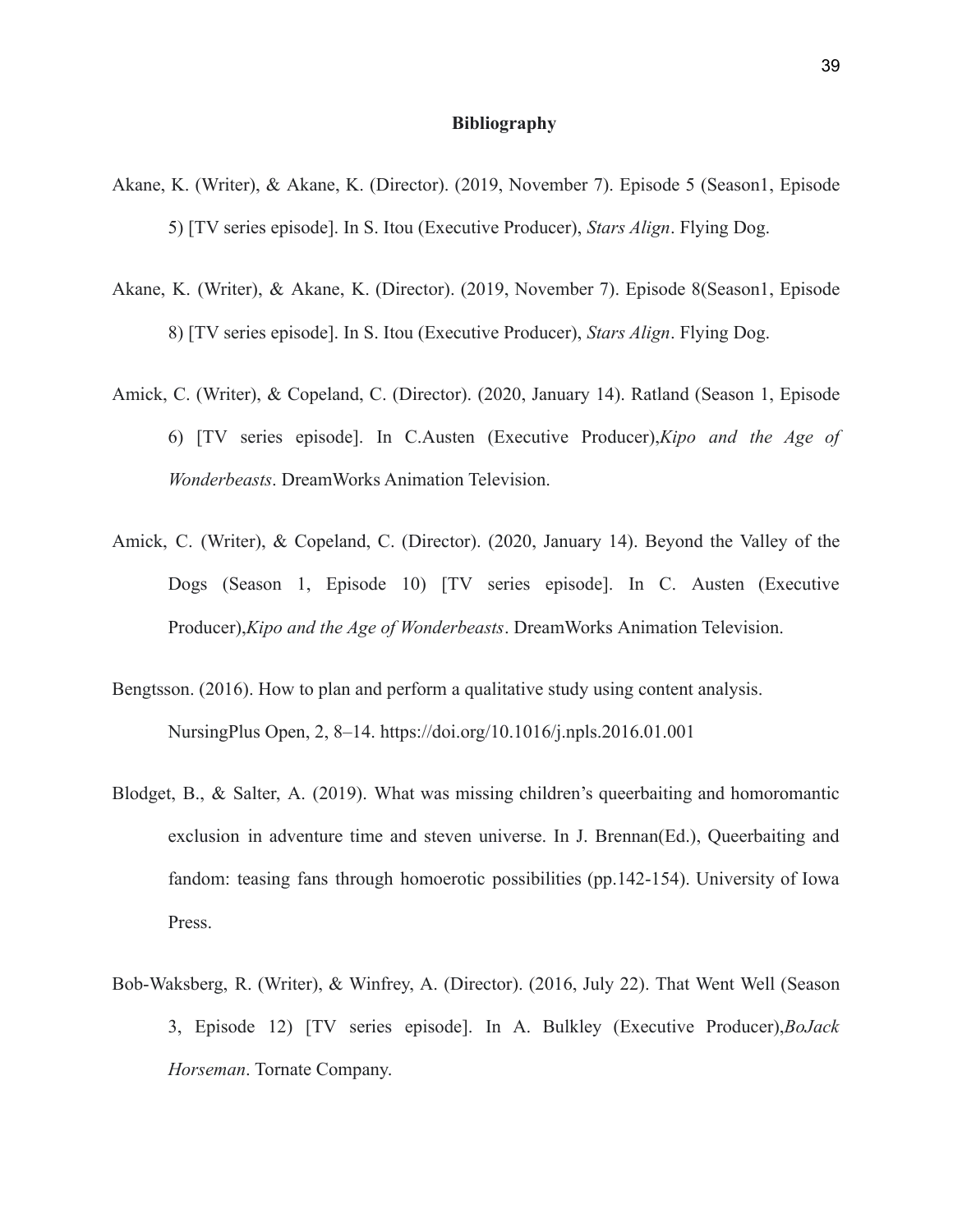- Bob-Waksberg, R. (Writer), & Winfrey, A. (Director). (2017, September 8). Hooray!Todd Episode! (Season 4, Episode 3) [TV series episode]. In A. Bulkley (Executive Producer),*BoJack Horseman*. Tornate Company.
- Brennan, J. (2018). Queerbaiting: The 'playful' possibilities of homoeroticism. International Journal of Cultural Studies, 21(2), 189–206. https://doi.org/10.1177/1367877916631050 Dennis, J. P. (2003). Signifying same-sex desire in television cartoons. Journal of Popular Film & Television, 31(3), 132–140. https://doi.org/10.1080/01956050309603674
- Dhaenens, F. (2014). Articulations of queer resistance on the small screen. *Continuum: Journal of Media & Cultural Studies*, 28(4),

520–531.https://doi.org/10.1080/10304312.2014.907869

- Dhaenens, F., & Van Bauwel, S. (2012). Queer resistances in the adult animated sitcom. *Journal of Popular Television & New Media*, 13(2),
- Dobson, N. (2010).The A to Z of Animation and Cartoons.Scarecrow Press.
- Dunn, E. (2016). Steven universe, fusion magic, and the queer cartoon carnivalesque. Gender Forum, 56, 44–57.

Duriau, Reger, R. K., & Pfarrer, M. D. (2007). A Content Analysis of the Content Analysis

Literature in Organization Studies: Research Themes, Data Sources, and Methodological

Refinements. Organizational Research Methods, 10(1), 5–34.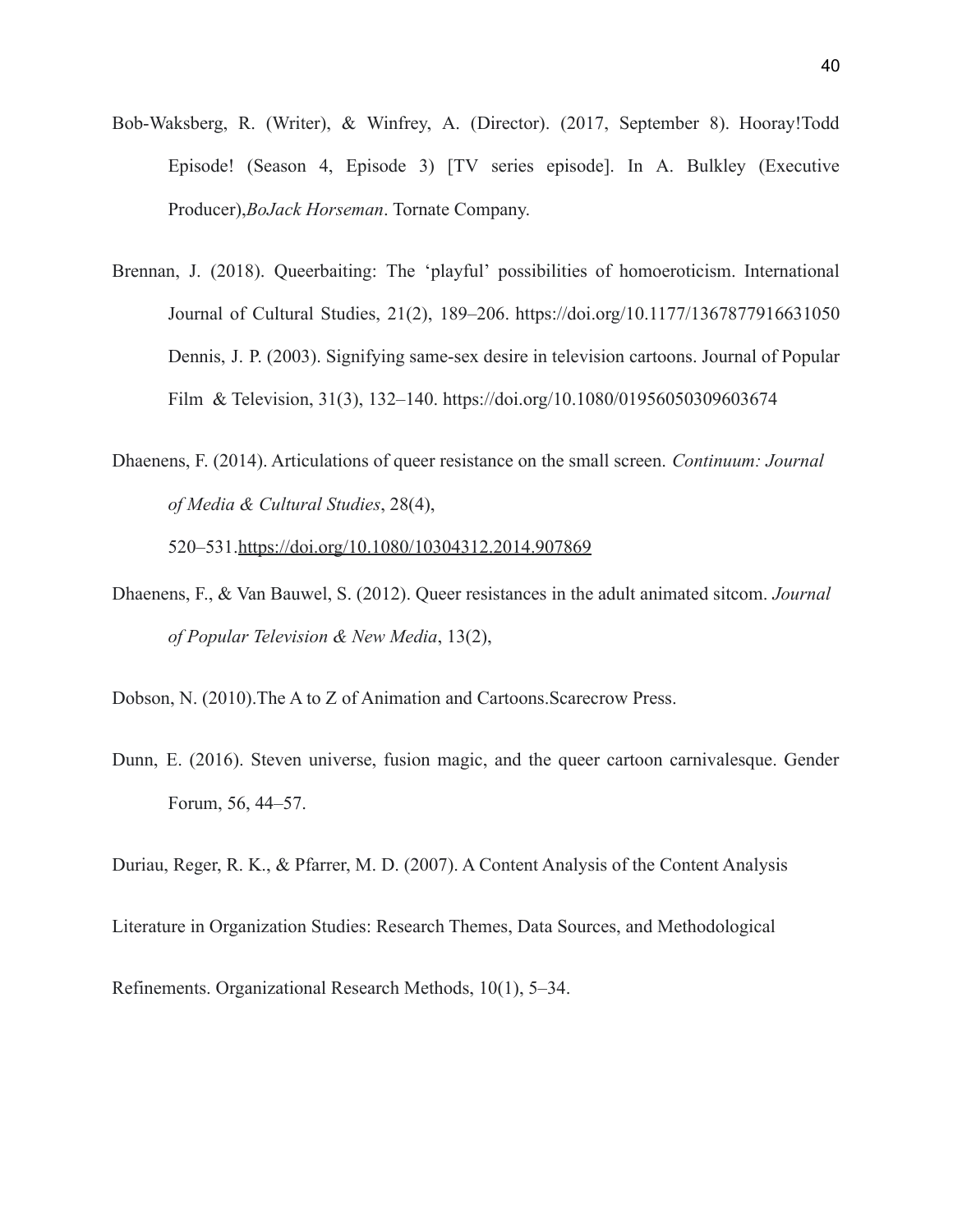- Garg, D. (2019). Queerbaiting and Beyond Japanese Popular Culture and Queer Politics. In J.Brennan(Ed.), Queerbaiting and Fandom: Teasing Fans through Homoerotic Possibilities (pp.142-154). University of Iowa Press.
- Griffin, S.(2004). Pronoun trouble: The "queerness" of animation. In H.M. Benchoff (Ed.), Queerbaiting and Fandom: Queer Cinema: the film reader (pp.105-118). New York: Routledge
- Hoskin, R. A. (2018). Westernization and The Transmogrification of Sailor Moon. Interalia: A Journal of Queer Studies, 78–89. https://doi.org/10.51897/interalia/DSGQ4165
- Johnson, J. (2010). We'll have a gay old time: queer representation in American prime-time animation from the cartoon short to the family sitcom. In J. Elledge (Ed.), Queers in American popular culture (pp.247-271). Praeger
- Kim, Lynn Sorsoli, C., Collins, K., Zylbergold, B. A., Schooler, D., & Tolman, D. L. (2007). From sex to sexuality: Exposing the heterosexual script on primetime network television. The Journal of Sex Research,  $44(2)$ ,  $145-157$ . https://doi.org/10.1080/00224490701263660
- Krippendorff. (2004). Content analysis:an introduction to its methodology / Klaus Krippendorff. (2nd edition.). Sage.
- Kroll, N. (Writer), & Levin, M. (Director). (2020, December 4). The New Me (Season 4, Episode 1) [TV series episode]. In A.Goldberg (Executive Producer), *Big Mouth*.Danger Goldberg Productions.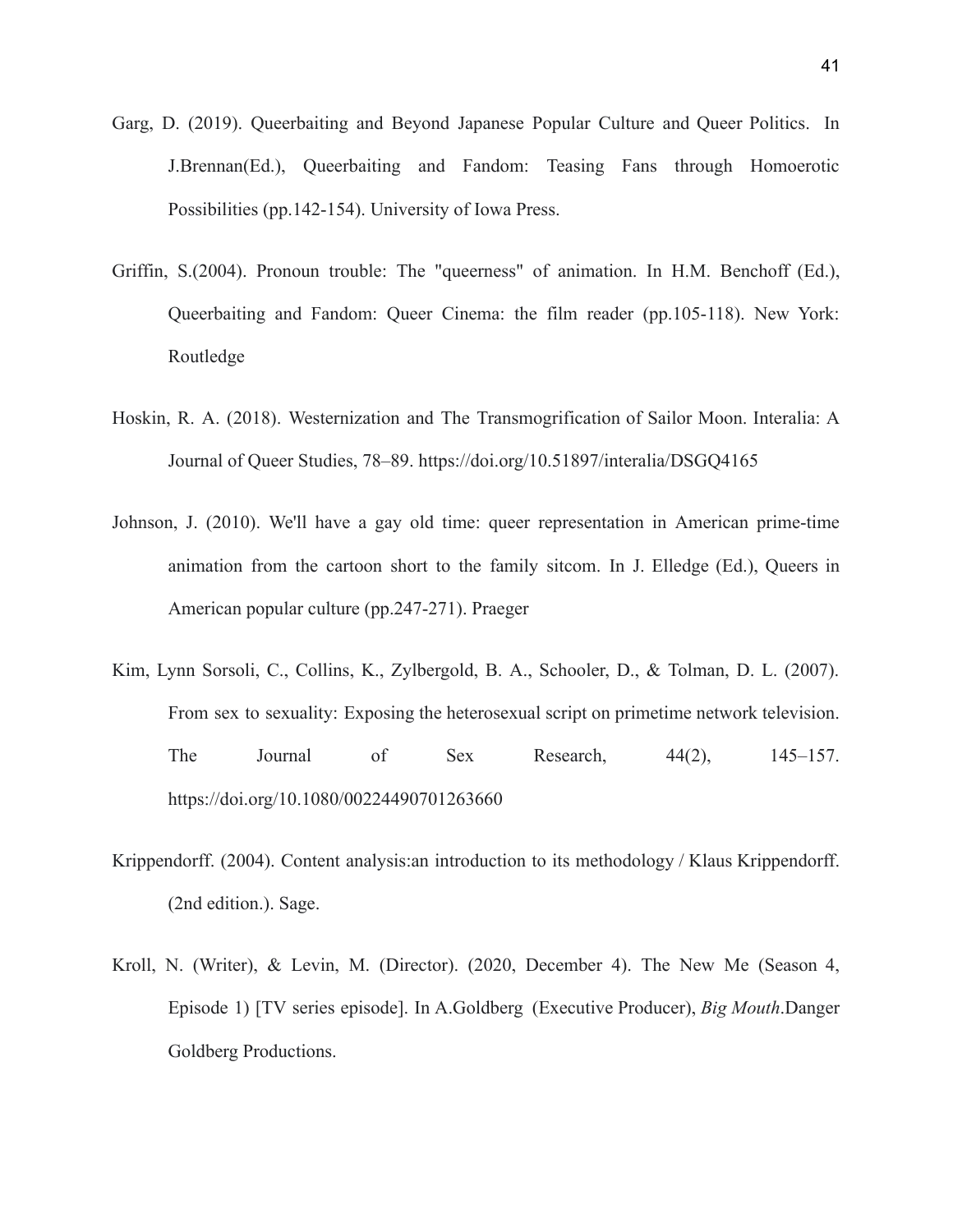- Kroll, N. (Writer), & Levin, M. (Director). (2019, October 4). Rankings (Season 3, Episode 8) [TV series episode]. In A.Goldberg (Executive Producer), *Big Mouth*. Danger Goldberg Productions.
- Lugo-Lugo, C., Bloodsworth-Lugo, M. K. (2009). "Look out new world, here we come"? race, racialization, and sexuality in four children's animated films by Disney, Pixar, and DreamWorks. *Cultural Studies, Critical Methodologies*, *9*(2), 166–178. https://doi.org/10.1177/1532708608325937
- Okada, M. (Writer), & Aoki, E. (Director). (2011, February 7). The end of Summer (Season1, Episode 5) [TV series episode]. In M. Kimura (Executive Producer),*Wandering Son*.Aniplex.
- Perea. K (2018). Touching queerness in Disney films Dumbo and Lilo & Stitch. Social Sciences (Basel), 7(11), 225–. https://doi.org/10.3390/socsci7110225
- Ravela. C (2017). Steven universe.Queer Studies in Media & Pop Culture, 2(3), 389–. https://doi.org/10.1386/qsmpc.2.3.389\_5
- Raymond, C. W (2013). Gender and sexuality in animated television sitcom interaction. Discourse & Communication, 7(2), 199–220. https://doi.org/10.1177/1750481312472971
- Santos, G., Mancio, C. P., Maranho, E. (2019). Queer representation incorporated at "Him", character of "The Powerpuff Girls". Journal of Science and Technology of the Arts, 11-21. https://doi.org/10.7559/CITARJ.V11I1.588